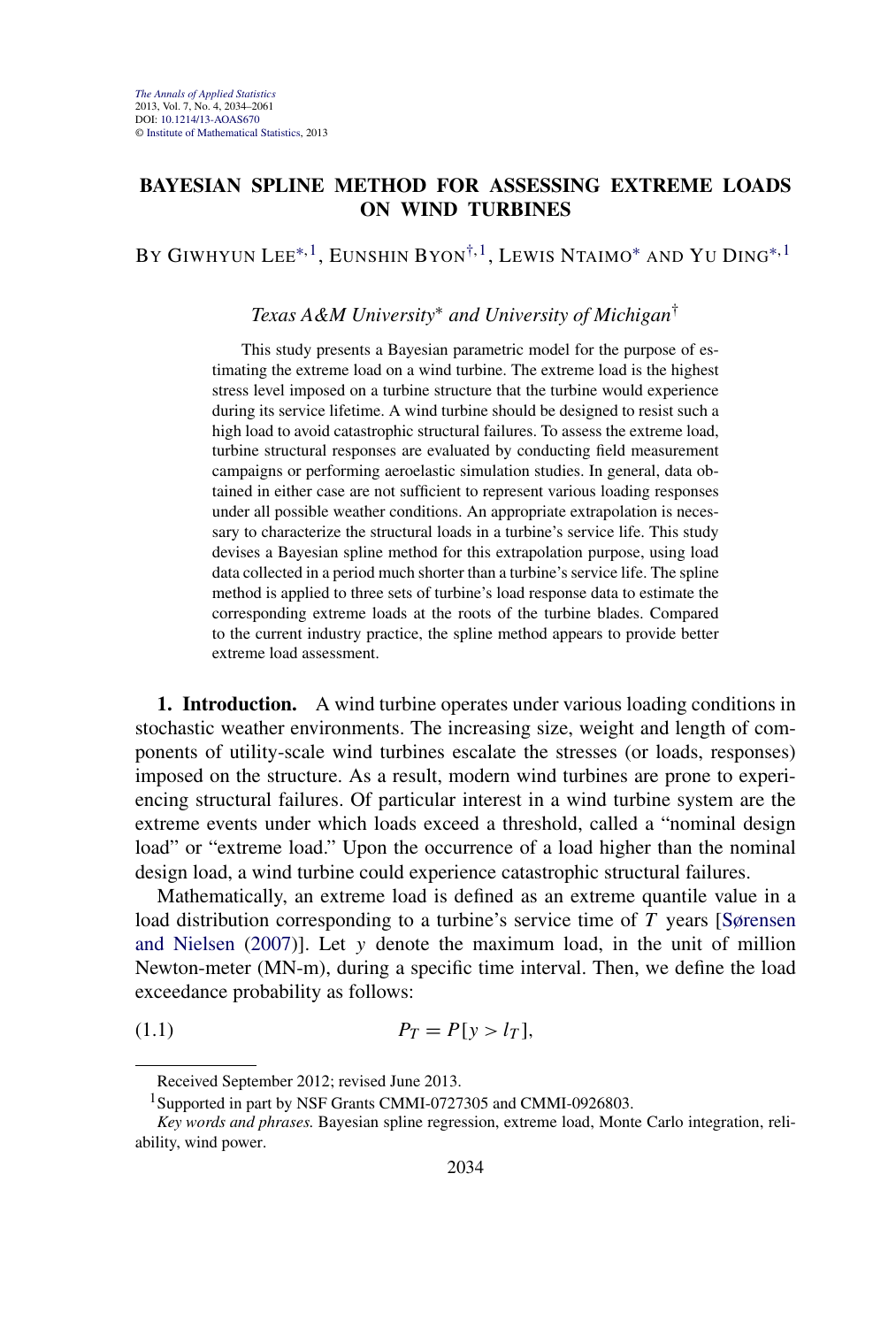<span id="page-1-0"></span>where  $P_T$  is the target probability of exceeding the load level  $l_T$  (in the same unit as that of *y*).

In structural reliability analysis of wind turbines, people collect load response data and arrange them in 10-minute intervals because wind speeds are considered stationary over a 10-minute duration [\[Fitzwater and Winterstein](#page-26-0) [\(2001\)](#page-26-0)]. Given this data arrangement in wind industry, *y* commonly denotes the maximum load during a 10-minute interval. The unconditional distribution of  $y$ ,  $p(y)$ , is called the *long-term* distribution and is used to calculate  $P[y > l_T]$  in [\(1.1\)](#page-0-0).

In [\(1.1\)](#page-0-0), the extreme event,  $\{y > l_T\}$ , takes place with the exceedance probability  $P_T$ . The waiting time until this event happens should be longer than, or equal to, the service time. Therefore, a reasonable level of  $P<sub>T</sub>$  can be found in the following way [\[IEC](#page-26-0) [\(2005\)](#page-26-0), [Peeringa](#page-26-0) [\(2003\)](#page-26-0)]:

(1.2) 
$$
P_T = \frac{10}{T \times 365.25 \times 24 \times 60}.
$$

Note that  $P_T$  is the reciprocal of the number of 10-minute intervals in  $T$  years. For example, when *T* is 50,  $P_T$  becomes 3.8 × 10<sup>-7</sup>.

Estimating the extreme load implies finding an extreme quantile  $l_T$  in the 10minute maximum load distribution, given a target service period  $T$ , such that  $(1.1)$ is satisfied. Wind turbines should be designed to resist the  $l_T$  load level to avoid structural failures during its desired service life.

Since loads are highly affected by wind profiles, we consider the marginal distribution of *y* obtained by using the distribution of *y* conditional on a wind profile as follows:

(1.3) 
$$
p(y) = \int p(y|\mathbf{x})p(\mathbf{x}) d\mathbf{x}.
$$

Here,  $p(x)$  is the joint probability density function of wind characteristics in a covariate vector **x**. The conditional distribution of *y* given **x**,  $p(y|\mathbf{x})$  in (1.3), is called the *short-term* distribution. The long-term distribution can be computed by integrating out wind characteristics in the short-term distribution.

The conditional distribution modeling in (1.3) is a necessary practice in the wind industry. A turbine needs to be assessed for its ability to resist the extreme loads under the specific wind profile at the site it will be installed. Turbine manufacturers usually test a small number of representative turbines at their own testing site, producing  $p(y|\mathbf{x})$ . When a turbine is to be installed at a commercial wind farm, the wind profile at the proposed installation site can be collected and substituted into (1.3) as  $p(x)$ , so that the site-specific extreme load can be assessed. Without the conditional distribution model, a turbine test would have to be done for virtually every new wind farm; doing so is very costly and thus uncommon.

For in-land turbines, the wind characteristic vector **x** in general comprises two elements: (1) a steady state mean of wind speed and (2) the stochastic variability of wind speed [\[Bottasso, Campagnolo and Croce](#page-26-0) [\(2010\)](#page-26-0), [Manuel, Veers and Winter](#page-26-0)[stein](#page-26-0) [\(2001\)](#page-26-0), [Ronold and Larsen](#page-27-0) [\(2000\)](#page-27-0)]. The first element can be measured by the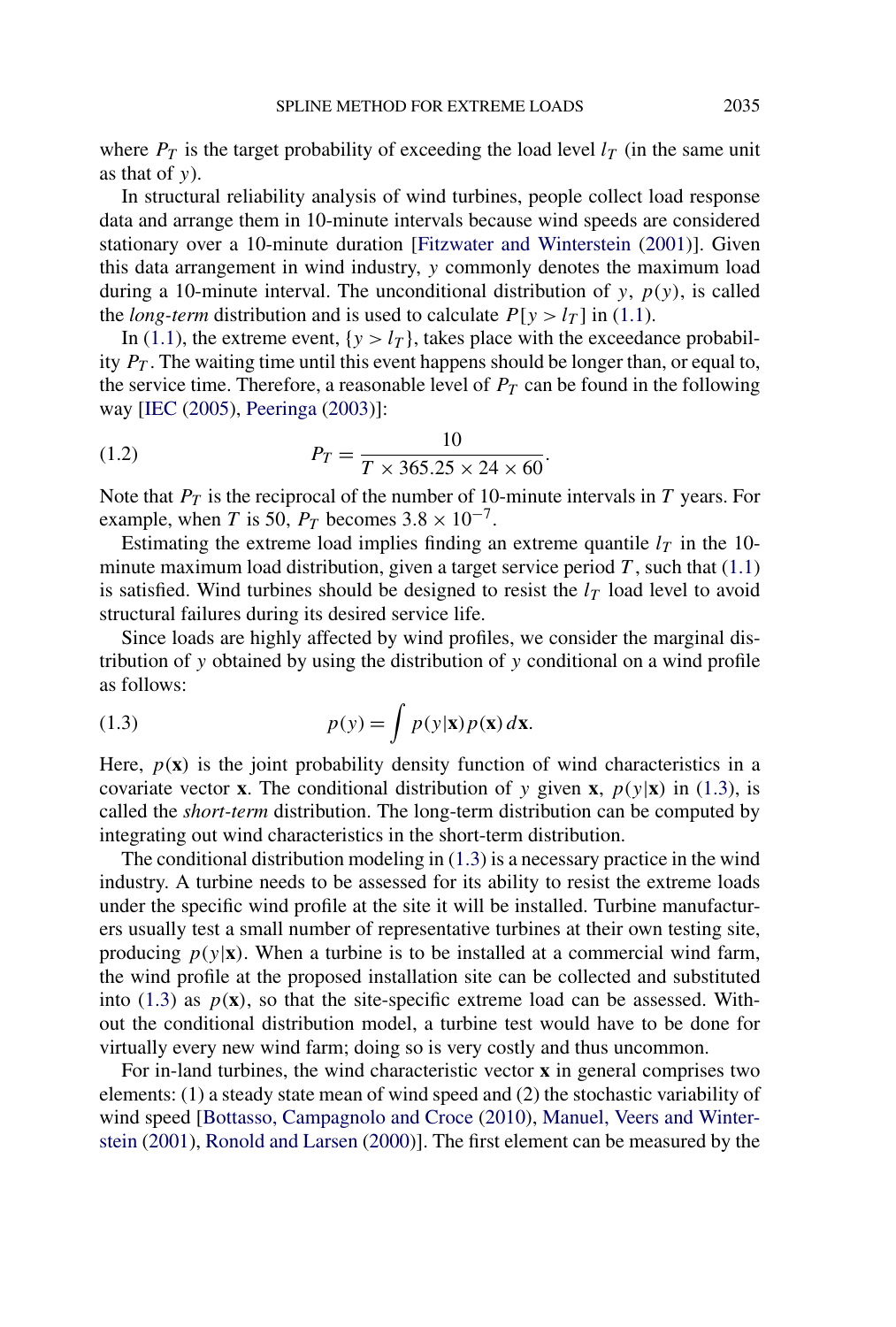average wind speed (in the unit of meters per second, or m*/*s) during a 10-minute interval, and the second element can be represented by the standard deviation of wind speed, or the turbulence intensity, also during a 10-minute interval. Here, turbulence intensity is defined as the standard deviation of wind speed divided by the average wind speed for the same duration. For offshore turbines, weather characteristics other than wind may be needed, such as the wave height [\[Agarwal and](#page-26-0) [Manuel](#page-26-0) [\(2008\)](#page-26-0)].

In this study, we propose a new procedure to estimate the long-term extreme load level  $l_T$  for wind turbines. The novelty of the new procedure is primarily regarding how to model the short-term distribution  $p(y|\mathbf{x})$ . Specially, we establish a load distribution for *y*|**x** using spline models. As such, we label the resulting method *a Bayesian spline method for extreme loads*. In the remainder of the paper we first provide some background information regarding wind turbine load responses and the data sets used in this study. In Section [3](#page-4-0) we explain how the extreme load estimation problem is currently solved. We proceed to present the details of our spline method in Section [4.](#page-6-0) In Section [5](#page-14-0) we compare the spline method with the method reviewed in Section [3,](#page-4-0) arguing that the spline method produces better estimates. Finally, we end the paper with some concluding remarks in Section [6.](#page-21-0)

**2. Background and data sets.** Figure 1 shows examples of mechanical loads at different components in a turbine system. The flap-wise bending moments measure the loads at the blade roots that are perpendicular to the rotor plane, while the edge-wise bending moments measure the loads that are parallel to the plane. Shaft-



FIG. 1. *Illustration of structural loads at different components*. (*The illustration is modified based on a figure originally available at* [WindData.](#page-27-0))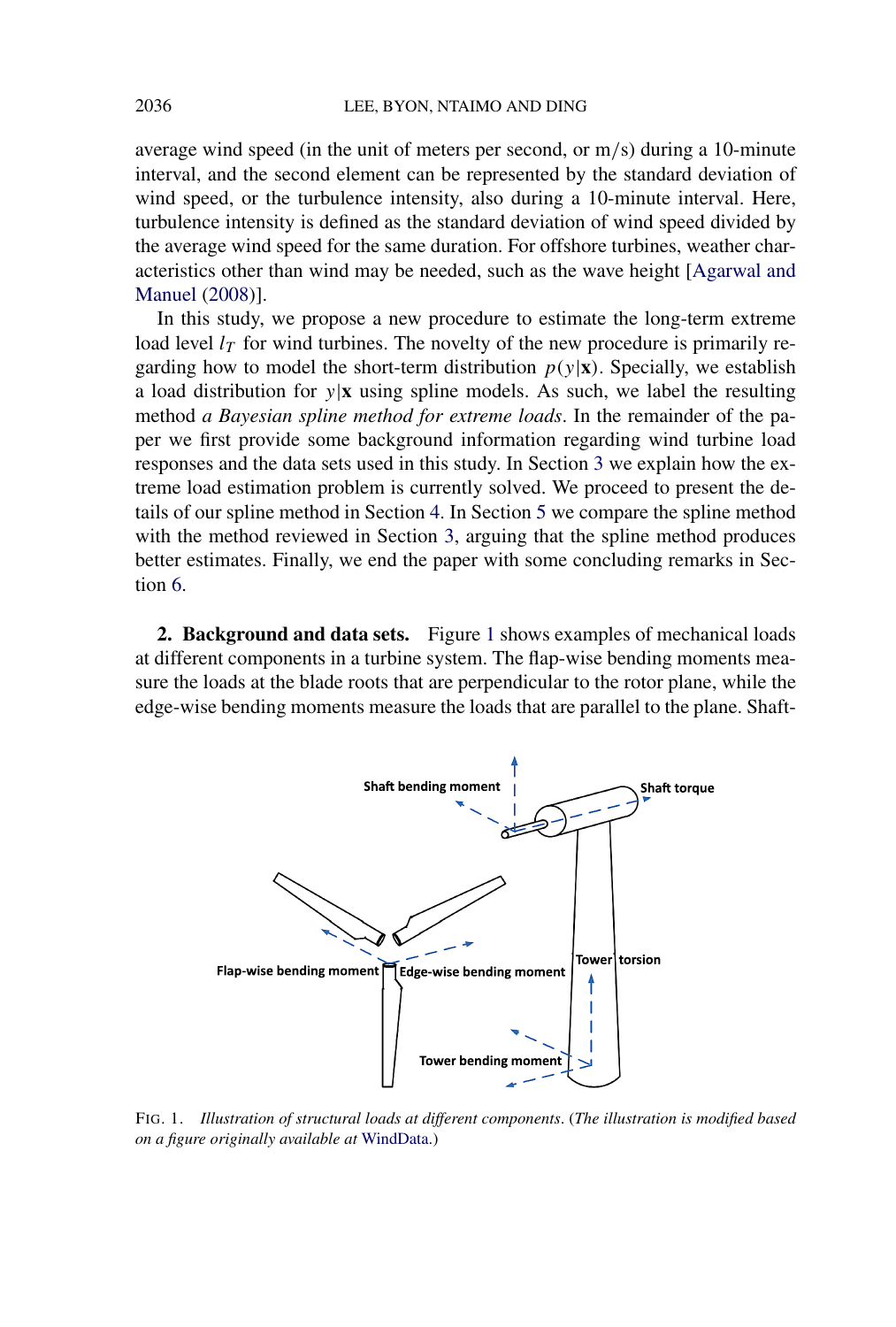#### SPLINE METHOD FOR EXTREME LOADS 2037

| Wind turbine model<br>(Name of data set) | NEG-Micon/2750<br>(ILT1) | <b>Vestas V39</b><br>(ILT2) | Nordtank 500<br>(III3) |
|------------------------------------------|--------------------------|-----------------------------|------------------------|
| Hub height $(m)$                         | 80                       | 40                          | 35                     |
| Rotor diameter (m)                       | 92                       | 39                          | 41                     |
| Cut-in wind speed $(m/s)$                | 4                        | 4.5                         | 3.5                    |
| Cut-out wind speed $(m/s)$               | 25                       | 25                          | 25                     |
| Rated wind speed $(m/s)$                 | 14                       | 16                          | 12                     |
| Nominal power (kW)                       | 2750                     | 500                         | 500                    |
| Control system                           | Pitch                    | Pitch                       | Stall                  |
| Location                                 | Alborg,                  | Tehachapi Pass,             | Roskilde,              |
|                                          | Denmark                  | California                  | Denmark                |
| Terrain                                  | Coastal                  | <b>Bushes</b>               | Coastal                |

TABLE 1 *Specifications of wind turbines in three data sets*

and tower-bending moments measure, in two directions, the stresses on the main shaft connected to the rotor and on the tower supporting the wind power generation system (i.e., blades, rotor, generator etc.), respectively.

We only study in-land turbines (ILTs) in this work and use the data sets from three ILTs located at different sites. These data sets were collected by Risø-DTU (Technical University of Denmark) [\[WindData\]](#page-27-0). Table 1 summarizes the specification of the data sets.

We would like to first explain a few terms used in the table as well as in the rest of the paper:

- *Pitch control*: To avoid production of excessive electricity, turbines hold the rotor at an approximately constant speed in high wind speeds. A pitch controlled turbine turns its blades to regulate its rotor speed.
- *Stall control*: This serves the same purpose as in pitch control. But the blade angles do not adjust during operation. Instead the blades are designed and shaped to increasingly stall the blade's angle of attack with the wind to protect the turbine from excessive wind speeds.
- *Cut-in wind speed*: This is the lowest wind speed at a hub height at which a wind turbine starts to produce power.
- *Cut-out wind speed*: This is the speed beyond which a wind turbine shuts itself down to protect the turbine.
- *Rated wind speed*: This is the speed beyond which the turbine's output power needs to be limited and, consequently, the rotor speeds are regulated, by using, for example, a pitch control mechanism.

Among the structural load responses, we consider only the flap-wise bending moments measured at the root of blades. In other words, *y* in this study is the 10-minute maximum blade-root flap-wise bending moment (hereafter, we call *y* a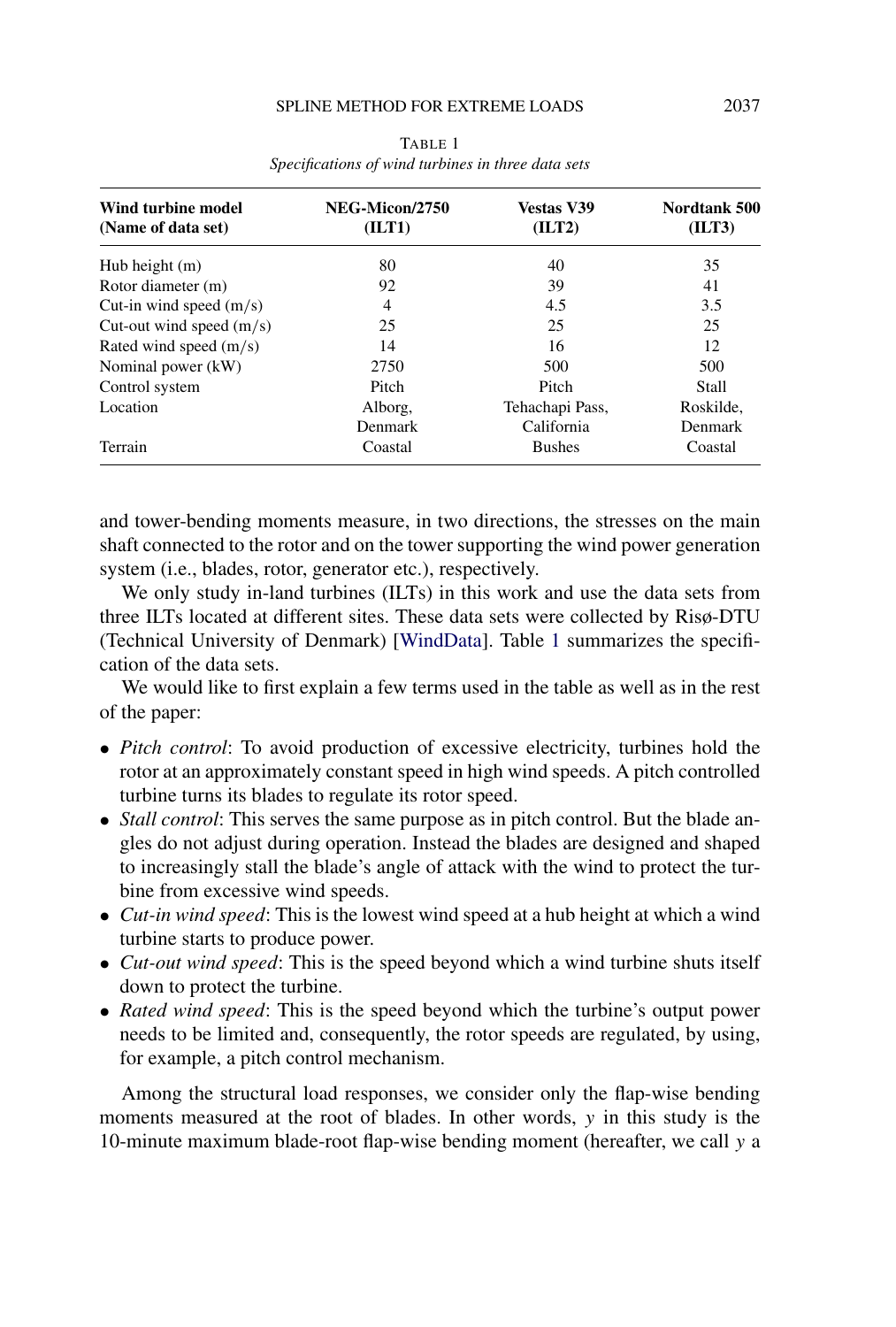<span id="page-4-0"></span>maximum load). But please note that our method applies to other load responses as well. Regarding weather characteristics, since we consider only the ILTs, we include in **x** the average wind speed *v* and the standard deviation of wind speed *s*, namely,  $\mathbf{x} := (v, s)$ .

The data are recorded at different frequencies on the ILTs, as follows:

- *ILT1*:  $25 \text{ Hz} = 15,000 \text{ measurements} / 10 \text{-min}$ ;
- *ILT2*:  $32 \text{ Hz} = 19,200 \text{ measurements} / 10 \text{-min}$ ;
- *ILT3*: 35.7 Hz = 21.420 measurements/10-min.

Here, 1 Hz means one measurement per second. The raw measured variables are  $v_{ij}$  and  $y_{ij}$ , where  $i = 1, ..., n$  represents a 10-minute block of data and  $j = 1, \ldots, N$  is the index of the measurements. We use N to represent the number of measurements in a 10-minute block, equal to 15,000, 19,200 and 21,420 for ILT1, ILT2 and ILT3, respectively, and use *n* to represent the total number of the 10-minute intervals in each data set, taking the value of 1154, 595 and 5688, respectively, for ILT1, ILT2 and ILT3. For these variables, the statistics of the observations in each 10-minute block are calculated as follows:

(2.1) 
$$
v_i = \frac{1}{N} \sum_{j=1}^{N} v_{ij},
$$

(2.2) 
$$
s_i = \sqrt{\frac{1}{N-1} \sum_{j=1}^{N} (v_{ij} - v_i)^2} \text{ and}
$$

(2.3) 
$$
y_i = \max\{y_{i1}, y_{i2}, \dots, y_{iN}\}.
$$

**3. Literature review.** The previous edition of the international standard, IEC 61400-1:1999, offers a set of design load cases with *deterministic* wind conditions such as annual average wind speeds, higher and lower turbulence intensities, and extreme wind speeds [\[IEC](#page-26-0) [\(1999\)](#page-26-0)]. In other words, the loads in IEC 61400-1:1999 are specified as discrete events based on design experiences and empirical models [\[Moriarty, Holley and Butterfield](#page-26-0) [\(2002\)](#page-26-0)]. [Veers and Butterfield](#page-27-0) [\(2001\)](#page-27-0) point out that these deterministic models do not represent the stochastic nature of structure responses, and suggest using statistical modeling to improve design load estimates. [Moriarty, Holley and Butterfield](#page-26-0) [\(2002\)](#page-26-0) examine the effect of varying turbulence levels on the statistical behavior of a wind turbine's extreme load. They conclude that the loading on a turbine is stochastic at high turbulence levels, significantly influencing the tail of the load distribution.

In response to these developments, the new edition of IEC 61400-1 standard (IEC 61400-1:2005), issued in 2005, replaces the deterministic load cases with *stochastic* models, and recommends the use of *statistical* approaches for determining the extreme load level in the design stage. [Freudenreich and Argyriadis](#page-26-0) [\(2008\)](#page-26-0)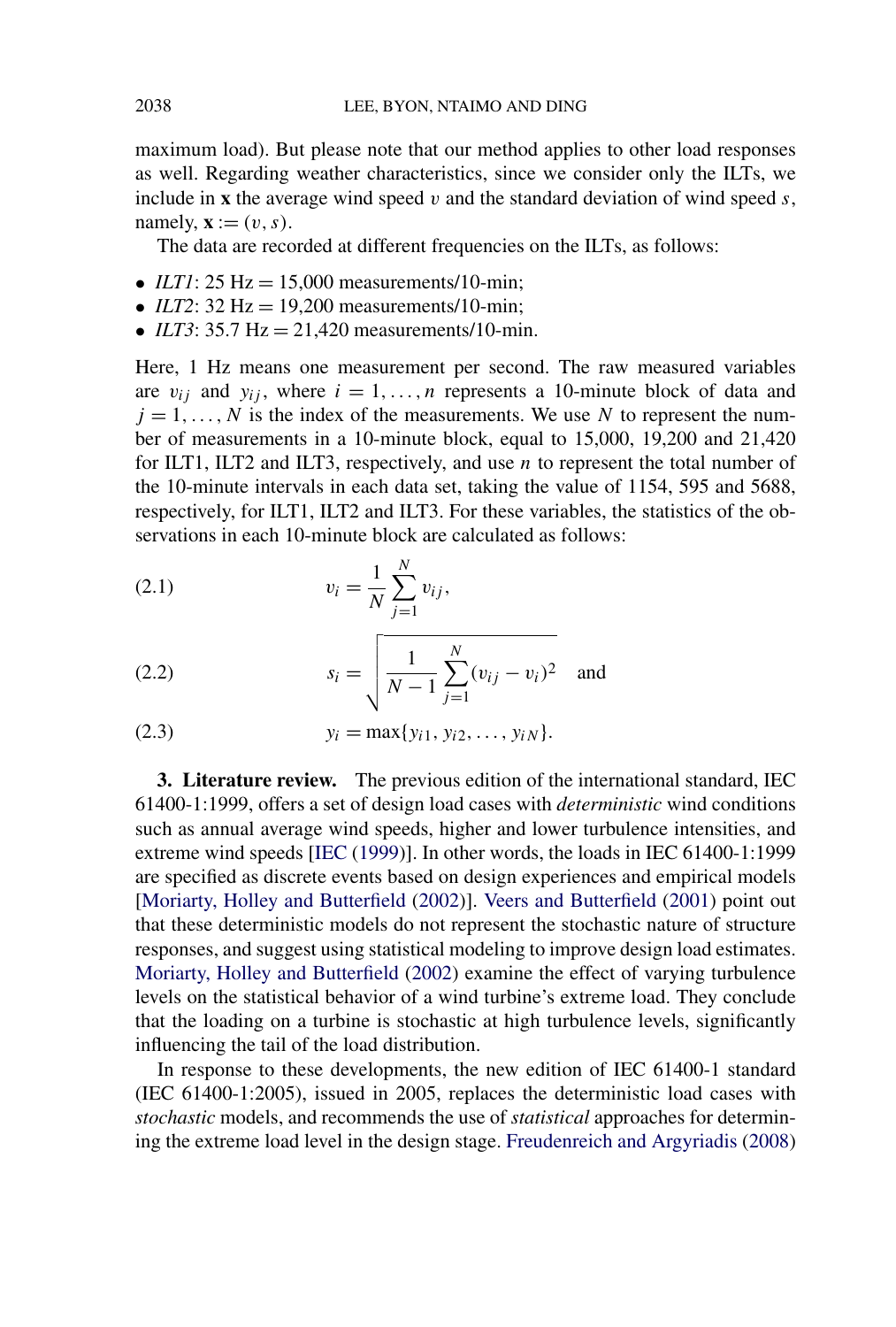compare the deterministic load cases in the IEC 61400-1:1999 with the stochastic cases in IEC 61400-1:2005, and observe that when statistical approaches are applied, higher extreme load estimates are obtained in some structural responses, such as the blade tip deflection and flap-wise bending moment.

After IEC 61400-1:2005 was issued, many studies were reported to devise and recommend statistical approaches for extreme load analysis [\[Agarwal and](#page-26-0) [Manuel](#page-26-0) [\(2008\)](#page-26-0), [Fogle, Agarwal and Manuel](#page-26-0) [\(2008\)](#page-26-0), [Freudenreich and Argyriadis](#page-26-0) [\(2008\)](#page-26-0), [Moriarty](#page-26-0) [\(2008\)](#page-26-0), [Natarajan and Holley](#page-26-0) [\(2008\)](#page-26-0), [Peeringa](#page-27-0) [\(2009\)](#page-27-0), [Regan](#page-27-0) [and Manuel](#page-27-0) [\(2008\)](#page-27-0)]. These studies adopt a common framework, which we call *binning* method. The basic idea of the binning method is to discretize the domain of a wind profile vector **x** into a finite number of bins. For example, one can divide the range of wind speed, from the *cut-in* speed to the *cut-out* speed, into multiple bins and set the width of each bin to, say, 2 m*/*s. Then, in each bin, the conditional short-term distribution of  $y|\mathbf{x}$  is approximated by a stationary distribution, with the parameters of the distribution estimated by the method of moments or the maximum likelihood method. Then, the contribution from each bin is summed over all possible bins to determine the final long-term extreme load. In other words, integration in [\(1.3\)](#page-1-0) for calculating the long-term distribution is approximated by the summation of finite elements.

According to the classical extreme value theory [\[Coles](#page-26-0) [\(2001\)](#page-26-0), [Smith](#page-27-0) [\(1990\)](#page-27-0)], the short-term distribution of  $y|x|$  can be approximated by a generalized extreme value (GEV) distribution. The probability density function of the GEV is

(3.1) 
$$
p(y) = \begin{cases} \frac{1}{\sigma} \exp\left[-\left(1 + \xi\left(\frac{y-\mu}{\sigma}\right)\right)^{-1/\xi}\right] \left(1 + \xi\left(\frac{y-\mu}{\sigma}\right)\right)^{-1-1/\xi} & \text{if } \xi \neq 0, \\ \frac{1}{\sigma} \exp\left[-\frac{y-\mu}{\sigma} - \exp\left(-\frac{y-\mu}{\sigma}\right)\right], & \text{if } \xi = 0, \end{cases}
$$

for  $\{y: 1 + \xi(y - \mu)/\sigma > 0\}$ , where  $\mu \in \mathbb{R}$  is the location parameter,  $\sigma > 0$  is the scale parameter, and  $\xi \in \mathfrak{R}$  is the shape parameter that determines the weight of the tail of the distribution.  $\xi > 0$  corresponds to the Fréchet distribution with a heavy upper tail,  $\xi$  < 0 to the Weibull distribution with a short upper tail and light lower tail, and  $\xi = 0$  (or,  $\xi \to 0$ ) to the Gumbel distribution with a light upper tail [\[Coles](#page-26-0) [\(2001\)](#page-26-0)].

One of the main focuses of interest in extreme value theory is in deriving the quantile value (which, in our study, is defined as the extreme load level  $l<sub>T</sub>$ ), given the target probability  $P_T$ . The quantile value can be expressed as a function of the distribution parameters as follows:

(3.2) 
$$
l_T = \begin{cases} \mu - \frac{\sigma}{\xi} [1 - (-\log(1 - P_T))^{-\xi}], & \text{if } \xi \neq 0, \\ \mu - \sigma \log[-\log(1 - P_T)], & \text{if } \xi = 0. \end{cases}
$$

*,*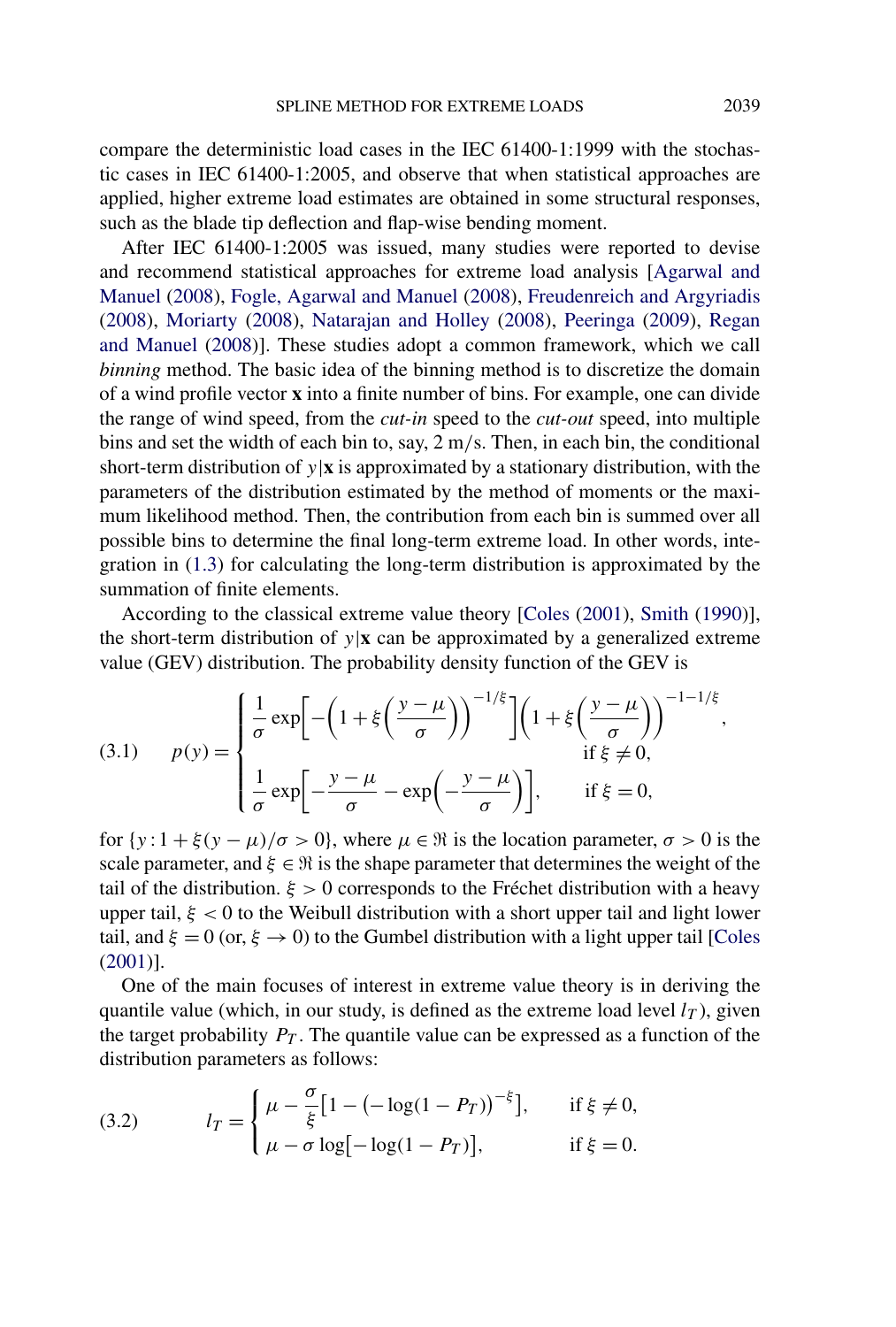<span id="page-6-0"></span>The virtue of the binning method is that by modeling the short-term distribution with a homogeneous GEV distribution (i.e., keep the parameters therein constant), it provides a simple way to handle the overall nonstationary load response across different wind speeds. The binning method is perhaps the most common method used in the wind industry and also recommended by [IEC](#page-26-0) [\(2005\)](#page-26-0). For example, [Agarwal and Manuel](#page-26-0) [\(2008\)](#page-26-0) use the binning method to estimate the extreme loads for a 2MW offshore wind turbine. In each weather bin, they use the Gumbel distribution to explain the probabilistic behavior of the mudline bending moments of the turbine tower. The data were collected for a period of 16 months. However, most bins have a small number of data, or sometimes, no data at all. For the bins without data, the authors estimate the short-term distribution parameters by using a weighted average of all nonempty bins with the weight related to the inverse squared distance between bins. They quantify the uncertainty of the estimated extreme loads using a bootstrapping technique and report 95% confidence intervals for the short-term extreme load given specific weather conditions (weather bins). Because bootstrapping resamples the existing data for a given weather bin, it cannot precisely capture the uncertainty for those bins with limited data or without data.

Despite its popularity, the binning method has obvious shortcomings in estimating extreme loads. A major limitation is that the short-term load distribution in one bin is constructed separately from the short-term distributions in other bins. This approach requires an enormous amount of data to define the tail of each short-term distribution. In reality, the field data can only be collected in a short duration (e.g., one year out of the 50-year service) and, consequently, some bins do not have enough data. Then, the binning method may end up with inaccuracy or big uncertainty in the estimates of extreme loads. In practice, how many bins to use is also under debate, and there is not yet a consensus. The answer to the action of binning appears to depend on the amount of data—if one has more data, he/she can afford to use more bins; otherwise, fewer bins.

**4. Bayesian spline method for extreme load.** In this section we present our new procedure of estimating the extreme load with two submodels. The first sub-model (in Section [4.1\)](#page-7-0) is the conditional maximum load model  $p(y|\mathbf{x})$ , and the second submodel (in Section [4.3\)](#page-12-0) is the distribution of wind characteristics  $p(\mathbf{x})$ . Our major undertaking in this study is on the first submodel, where we present an alternative to the current binning method.

We begin by presenting some scatter plots for the three data sets. Figure [2](#page-7-0) shows the scatter plots between the 10-minute maximum loads and 10-minute average wind speeds. We observe nonlinear patterns between the loads and the average wind speeds in all three scatter plots, while individual turbines exhibit different response patterns. ILT1 and ILT2 are two pitch controlled turbines, so when the wind speed reaches or exceeds the rated speed, the blades are adjusted to reduce the absorption of wind energy. As a result, we observe that the loads show a downward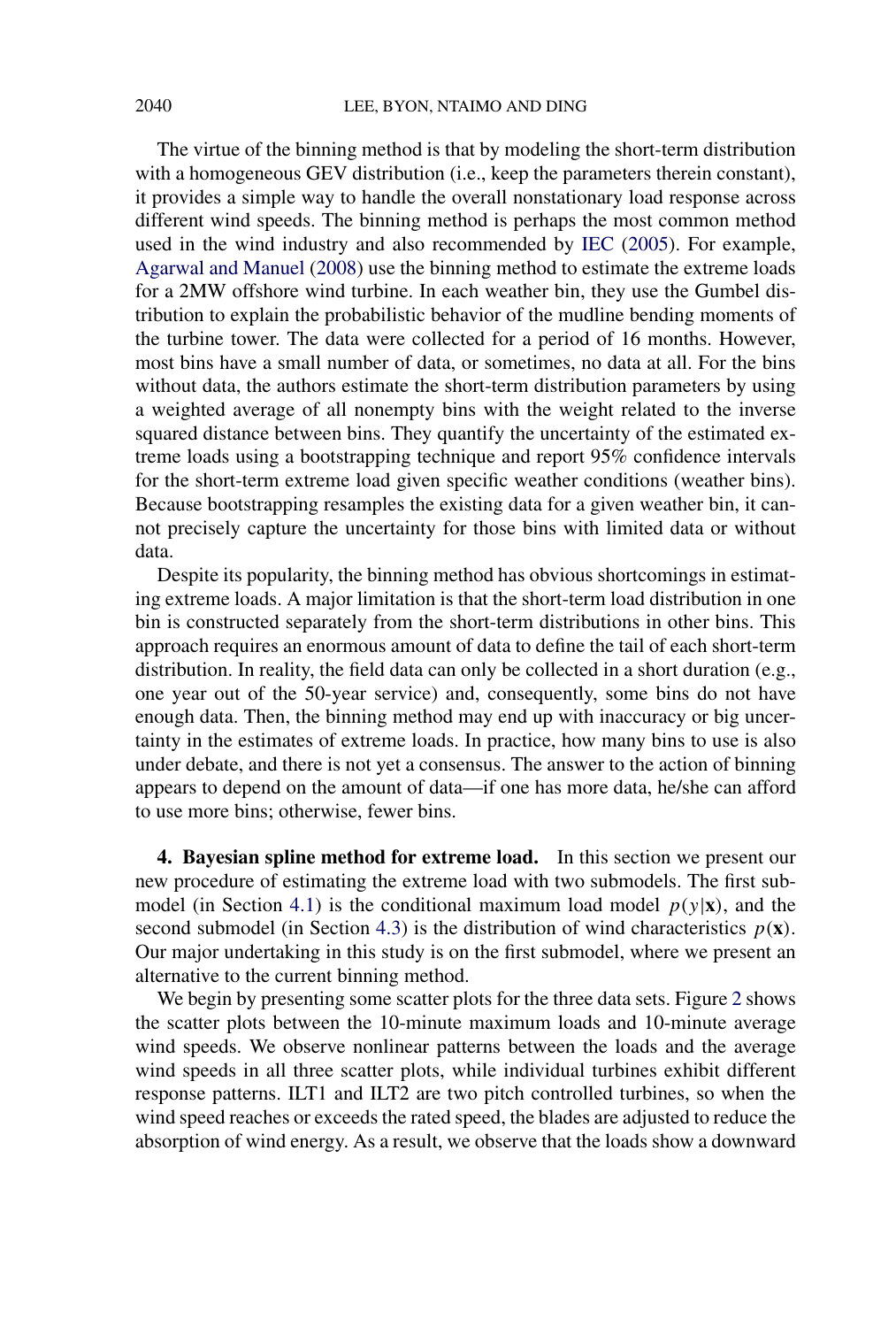<span id="page-7-0"></span>

FIG. 2. *Scatter plots of* 10*-minute maximum load versus* 10*-minute average wind speed*.

trend after the rated wind speed. But different from that of ILT1, the load response of ILT2 has a large variation beyond the rated wind speed. This large variation can be attributed to its less capable control system since ILT2 is one of the early turbine models using a pitch control system. ILT3 is a stall controlled turbine, and its load pattern in Figure 2(c) does not have an obvious downward trend beyond the rated speed.

Figure 3 presents the scatter plots between the 10-minute maximum loads and the standard deviations of wind speed during the 10-minute intervals. We also observe nonlinear relationships between them, especially for the new pitch-controlled ILT1. Figure [4](#page-8-0) shows scatter plots of 10-minute standard deviation versus 10 minute average wind speed. Some previous studies [\[Fitzwater, Cornell and Veers](#page-26-0) [\(2003\)](#page-26-0), [Moriarty, Holley and Butterfield](#page-26-0) [\(2002\)](#page-26-0)] suggest that the standard deviation of wind speed varies with the average wind speed, which appears consistent with what we observe in Figure [4.](#page-8-0)

4.1. *Submodel* 1: *Bayesian spline model for conditional maximum load*. Recall that in the binning method, a homogeneous GEV distribution is used to model the short-term load distribution, for it appears reasonable to assume stationarity if



FIG. 3. *Scatter plots of* 10*-minute maximum load versus* 10*-minute standard deviations of wind speed*.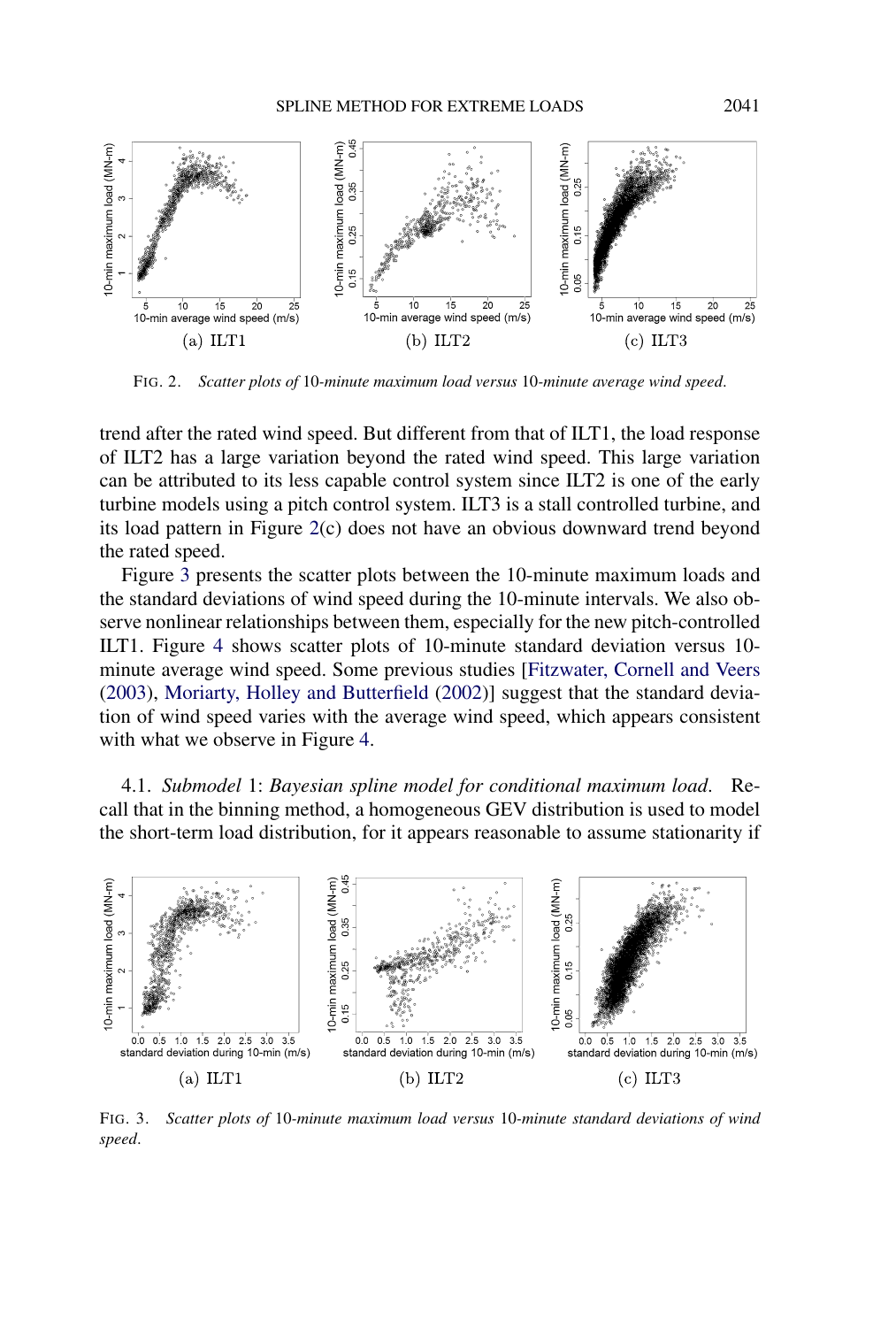<span id="page-8-0"></span>

FIG. 4. *Scatter plots of* 10*-minute average wind speed versus* 10*-minute standard deviation of wind speed*.

the chosen weather bin is narrow enough. A finite number of the homogeneous GEV distributions are then stitched together to represent the nonstationary nature across the entire wind profile. What we propose here is to abandon the bins and instead use a nonhomogeneous GEV distribution whose parameters are not constant but depend on weather conditions.

Our research started out with simple approaches based on polynomial models. It turns out that polynomial-based approaches lack the flexibility of adapting to the data sets from different types of turbines. Moreover, due to the nonlinearity around the rated wind speed and the limited amount of data under high wind speeds, polynomial-based approaches performed poorly in those regions that are generally important for capturing the maximum load. Spline models, on the other hand, appear to work better than a global polynomial model, because they have more supporting points spreading over the input regions. In the sequel, we present two flexible Bayesian spline models for the purpose of establishing the desired nonhomogeneous GEV distribution.

Suppose we observe 10-minute maximum loads  $y_1, \ldots, y_n$  with corresponding covariate variables  $\mathbf{x}_1 = (v_1, s_1), \dots, \mathbf{x}_n = (v_n, s_n)$ , as defined in [\(2.1\)](#page-4-0) and [\(2.2\)](#page-4-0). We choose to model *yi* with a GEV distribution:

(4.1) 
$$
y_i | \mathbf{x}_i \sim \text{GEV}(\mu(\mathbf{x}_i), \sigma(\mathbf{x}_i), \xi), \quad \sigma(\cdot) > 0,
$$

where the location parameter  $\mu$  and scale parameter  $\sigma$  in this GEV distribution are a nonlinear function of wind characteristics **x**. The shape parameter *ξ* is fixed across the wind profile, while its value will still be estimated using the data from a specific wind turbine. The reason that we keep *ξ* fixed is to keep the final model from becoming overly complicated. Let us denote  $\mu(\mathbf{x}_i)$  and  $\sigma(\mathbf{x}_i)$  by

$$
\mu(\mathbf{x}_i) = f(\mathbf{x}_i),
$$

$$
\sigma(\mathbf{x}_i) = \exp(g(\mathbf{x}_i)),
$$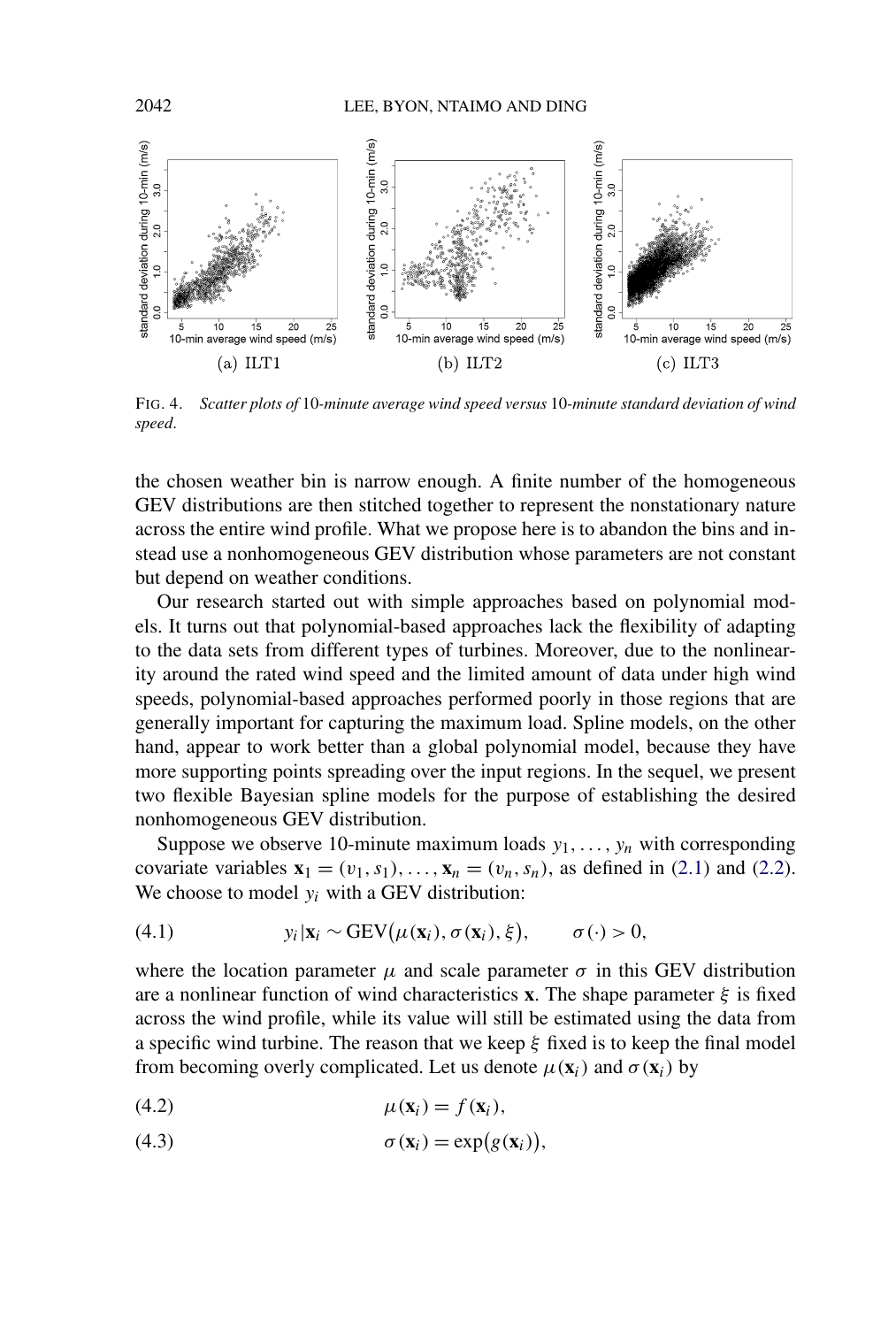<span id="page-9-0"></span>where in [\(4.3\)](#page-8-0), an exponential function is used to ensure the positivity of the scale parameter.

Our strategy of modeling  $f(\cdot)$  and  $g(\cdot)$  is to use a Bayesian MARS (multivariate adaptive regression splines) model [\[Denison, Mallick and Smith](#page-26-0) [\(1998\)](#page-26-0), [Denison et al.](#page-26-0) [\(2002\)](#page-26-0)] for capturing the nonlinearity between the load response and the wind-related covariates. The Bayesian MARS model has high flexibility. It includes the number and locations of knots as part of its model parameters and determines these from observed data. In addition, interaction effects among input factors can be modeled if choosing appropriate basis functions.

Specifically, the Bayesian MARS models  $f(\mathbf{x})$  for the location parameter  $\mu$  and  $g(x)$  for the scale parameter  $\sigma$  are represented as a linear combination of the basis functions  $B_k^{\mu}(\mathbf{x})$  and  $B_k^{\sigma}(\mathbf{x})$ , respectively, as

(4.4) 
$$
f(\mathbf{x}) = \sum_{k=1}^{K_{\mu}} \beta_k B_k^{\mu}(\mathbf{x}),
$$

(4.5) 
$$
g(\mathbf{x}) = \sum_{k=1}^{K_{\sigma}} \theta_k B_k^{\sigma}(\mathbf{x}),
$$

where  $\beta_k$ ,  $k = 1, ..., K_\mu$  and  $\theta_k$ ,  $k = 1, ..., K_\sigma$  are the coefficients of the basis functions  $B_k^{\mu}(\cdot)$  and  $B_k^{\sigma}(\cdot)$ , respectively, and  $K_{\mu}$  and  $K_{\sigma}$  are the number of the respective basis functions. According to the study by [Denison, Mallick and Smith](#page-26-0) [\(1998\)](#page-26-0), which proposed the Bayesian MARS, the basis functions are specified as follows:

(4.6) 
$$
B_k(\mathbf{x}) = \begin{cases} 1, & k = 1, \\ \prod_{j=1}^L [h_{jk} \cdot (x_{r(j,k)} - t_{jk})]_+, & k = 2, 3, ..., K. \end{cases}
$$

Here,  $[\cdot]_+ = \max(0, \cdot)$ ,  $J_k$  is the degree of interaction modeled by the basis function  $B_k(x)$ ,  $h_{jk}$  is the sign indicator, taking the value of either −1 or +1, and  $r(j,k)$  produces the index of the predictor variable which is being split on  $t_{ik}$ , commonly referred to as the knot points.

We here introduce an integer variable  $T_k$  to represent the types of basis functions used in  $(4.6)$ . Since we consider two predictors *v* and *s* for inland turbines, there could be three types of basis functions, namely,  $[\pm (v - *)]_+$  and  $[\pm (s - *)]_+$ for each explanatory variable, respectively, and  $[\pm (v - *)]_+ [\pm (s - *)]_+$  for interactions between them. So we let  $T_k$  take the integer value of 1, 2 or 3, to represent the three types of basis functions. That is,  $[\pm (v - *)]_+$  is represented by  $T_k = 1$ ,  $[\pm(s - *)]_+$  represented by  $T_k = 2$ , and  $[\pm(v - *)]_+ [\pm(s - *)]_+$  represented by  $T_k = 3$ . When  $J_k = 1$  in equation (4.6), then the first two types of basis functions are used, while when  $J_k = 2$ , all three types of basis functions are used. In our model, we set  $J_k = 1$  or  $J_k = 2$  in the model of the location parameter  $\mu$  for ILT1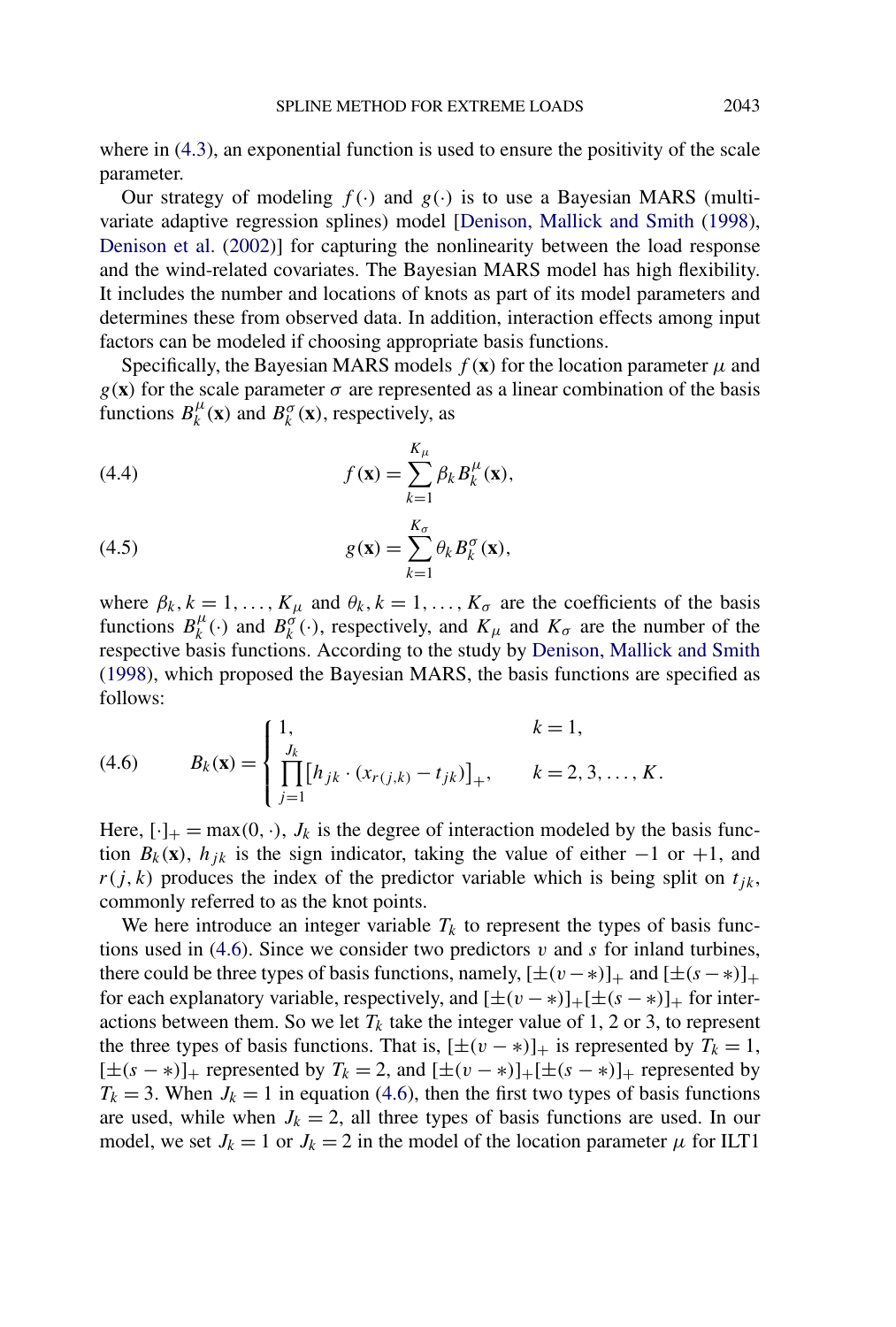<span id="page-10-0"></span>and ILT3 data to allow the interaction to be modeled. For ILT2, however, due to its relatively smaller data amount, a model setting  $J_k = 2$  produces unstable and unreasonably wide credible intervals. So for ILT2,  $J_k = 1$  is set for its location parameter  $\mu$ . For the scale parameter  $\sigma$ , we set  $J_k = 1$  for all three data sets, but for ILT2, again due to its data scarcity, we include  $v$  as the only predictor in its scale parameter model.

Let  $\Psi_a = (\Psi_\mu, \Psi_\sigma, \xi)$  denote all the parameters used in model [\(4.1\)](#page-8-0), where  $\Psi_{\mu}$  and  $\Psi_{\sigma}$  include the parameters in function  $f(\cdot)$  and  $g(\cdot)$ , respectively. These parameters are grouped into two sets: (1) the coefficients of the basis functions in  $\beta = (\beta_1, \ldots, \beta_{K_u})$  or  $\theta = (\theta_1, \ldots, \theta_{K_u})$ , and (2) the number and locations of the knots, and the types of basis function in  $\phi_{\mu}$  or  $\phi_{\sigma}$ , as follows:

(4.7) 
$$
\boldsymbol{\phi}_{\mu} = (K_{\mu}, \Lambda^{\mu}_{2}, \dots, \Lambda^{\mu}_{K_{\mu}}),
$$
  
\nwhere 
$$
\Lambda^{\mu}_{k} = \begin{cases} (T^{\mu}_{k}, h^{\mu}_{1k}, t^{\mu}_{1k}), & \text{when } T^{\mu}_{k} = 1, 2; \\ (T^{\mu}_{k}, h^{\mu}_{1k}, h^{\mu}_{2k}, t^{\mu}_{1k}, t^{\mu}_{2k}), & \text{when } T^{\mu}_{k} = 3, \end{cases}
$$

and

(4.8) 
$$
\boldsymbol{\phi}_{\sigma} = (K_{\sigma}, \boldsymbol{\Lambda}_{2}^{\sigma}, \ldots, \boldsymbol{\Lambda}_{K_{\sigma}}^{\sigma}),
$$

where 
$$
\Lambda_k^{\sigma} = (T_k^{\sigma}, h_{1k}^{\sigma}, t_{1k}^{\sigma})
$$
 when  $T_k^{\sigma} = 1, 2$ .

Using the above notation, we have  $\Psi_{\mu} = (\beta, \phi_{\mu})$  and  $\Psi_{\sigma} = (\theta, \phi_{\sigma})$ .

To complete the Bayesian formulation for the model in [\(4.1\)](#page-8-0), priors of the parameters involved should be specified. In this paper, we use uniform priors on  $\phi_\mu$ and  $\phi_{\sigma}$ ; see the detailed expression in Appendix [A.](#page-22-0) Given  $\phi_{\mu}$  and  $\phi_{\sigma}$ , we specify the prior distribution for the parameters  $(\beta, \theta, \xi)$  as the unit-information prior, that is, UIP [\[Kass and Wasserman](#page-26-0) [\(1995\)](#page-26-0)], which is defined by setting the corresponding covariance matrix to be equal to the Fisher information of one observation.

4.2. *Submodel* 1: *Posterior distribution of parameters*. The Bayesian MARS model treats the number and locations of the knots as random quantities. When the number of knots changes, the dimension of the parameter space changes with it. To handle a varying dimensionality in the probability distributions in a random sampling procedure, researchers usually use a reversible jump Markov chain Monte Carlo (RJMCMC) algorithm developed by [Green](#page-26-0) [\(1995\)](#page-26-0). The acceptance probability for a RJMCMC algorithm includes a Jacobian term, which accounts for the change in dimension. However, under the assumption that the model space for parameters of varying dimension is discrete, there is no need for a Jacobian. In our analysis, this assumption is satisfied since we only consider probable models over all possible knot locations and numbers. Therefore, instead of using the RJM-CMC algorithm, we use the reversible jump sampler (RJS) algorithm proposed in [Denison et al.](#page-26-0) [\(2002\)](#page-26-0). Since the RJS algorithm does not require new parameters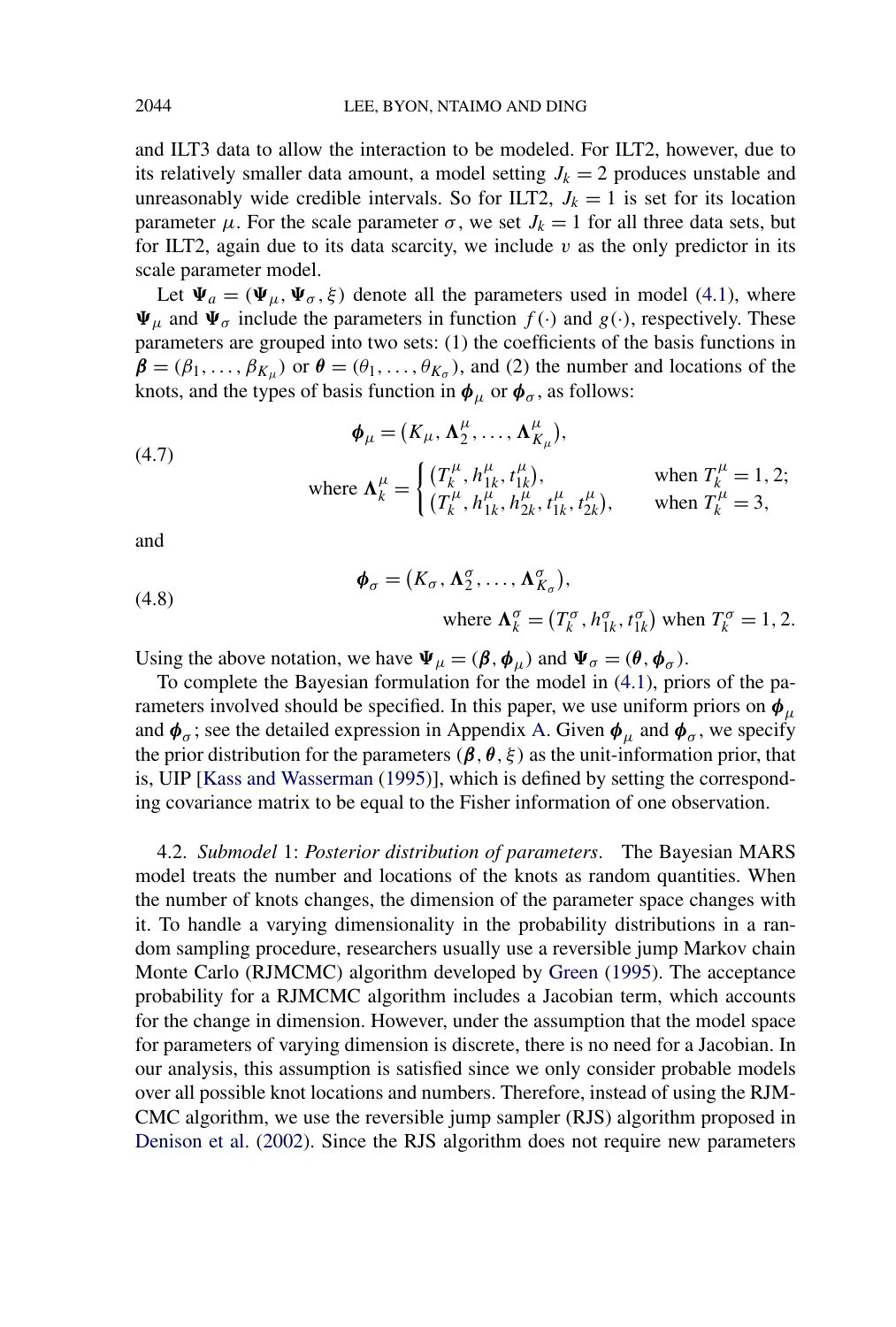<span id="page-11-0"></span>to match dimensions between models and the corresponding Jacobian term to the acceptance probability, it is simpler and more efficient to execute.

To allow for dimensional changes, there are three actions in the RJS algorithm: BIRTH, DEATH and MOVE, which adds, deletes or alters a basis function, respectively. Accordingly, the number of knots as well as the locations of some knots change. The detailed definitions of the three actions are given in [Denison et al.](#page-26-0) [\(2002\)](#page-26-0), page 53, so we need not repeat them here. They suggest the following: use equal probability (i.e.,  $\frac{1}{3}$ ) to propose any of the three moves, and then use the following acceptance probability  $\alpha$  for a proposed move from a model having  $k$ basis functions to a model having *k<sup>c</sup>* basis functions:

(4.9)  $\alpha = \min\{1, \text{ the ratio of marginal likelihood } \times R\},\$ 

where  $R$  is a ratio of probabilities defined as follows:

- For a BIRTH action,  $R = \frac{\text{probability of DEATH in model } k^c}{\text{probability of BIRTH in model } k}$ ;
- For a DEATH action,  $R = \frac{\text{probability of BIRTH in model } k^c}{\text{probability of DEATH in model } k}$ ;
- For a MOVE action,  $R = \frac{\text{probability of MOVE in model } k^c}{\text{probability of MOVE in model } k}$ .

We have  $R = 1$  for most cases, because the probabilities in the denominator and numerator are equal, except when *k* reaches either the upper or the lower bound.

The marginal likelihood in (4.9) can be expressed as follows:

(4.10) 
$$
p(\mathcal{D}_y | \phi_\mu, \phi_\sigma) = \int p(\mathcal{D}_y | \beta, \theta, \xi, \phi_\mu, \phi_\sigma) p(\beta, \theta, \xi | \phi_\mu, \phi_\sigma) d\beta d\theta d\xi,
$$

where  $\mathcal{D}_y = (y_1, \ldots, y_n)$  represents a set of observed load data. Since it is difficult to calculate the above marginal likelihood analytically in our study, we consider an approximation of  $p(\mathcal{D}_y|\phi_\mu, \phi_\sigma)$ . [Kass and Wasserman](#page-26-0) [\(1995\)](#page-26-0) and [Raftery](#page-27-0) [\(1995\)](#page-27-0) showed that when UIP priors are used, the marginal log-likelihood, that is,  $log(p(\mathcal{D}_y|\phi_\mu, \phi_\sigma))$ , can be reasonably approximated by the Schwarz information criterion (SIC) [\[Schwarz](#page-27-0) [\(1978\)](#page-27-0)]. The SIC is expressed as

$$
\mathrm{SIC}_{\pmb{\phi}_{\mu},\pmb{\phi}_{\sigma}} = \log(p(\mathcal{D}_{\mathcal{Y}}|\hat{\pmb{\beta}},\hat{\pmb{\theta}},\hat{\pmb{\xi}},\pmb{\phi}_{\mu},\pmb{\phi}_{\sigma})) - \frac{1}{2} d_k \log(n),
$$

where  $\hat{\boldsymbol{\beta}}$ ,  $\hat{\boldsymbol{\theta}}$ ,  $\hat{\boldsymbol{\xi}}$  are the maximum likelihood estimators (MLEs) of the corresponding parameters obtained conditional on  $\phi_\mu$  and  $\phi_\sigma$ , and  $d_k$  is the total number of parameters to be estimated. In this case,  $d_k = K_{\mu} + K_{\sigma} + 1$ .

Recall that we have two dimension-varying states  $\phi_{\mu}$  and  $\phi_{\sigma}$  in the RJS algorithm. Depending on which state vector is changing, two marginal log-likelihood ratios are needed, and they are approximated by the corresponding SICs, such as

(4.11) 
$$
\log \frac{p(D_y | \phi_{\mu}^c, \phi_{\sigma})}{p(D_y | \phi_{\mu}, \phi_{\sigma})} \simeq \text{SIC}_{\phi_{\mu}^c, \phi_{\sigma}} - \text{SIC}_{\phi_{\mu}, \phi_{\sigma}}
$$
 and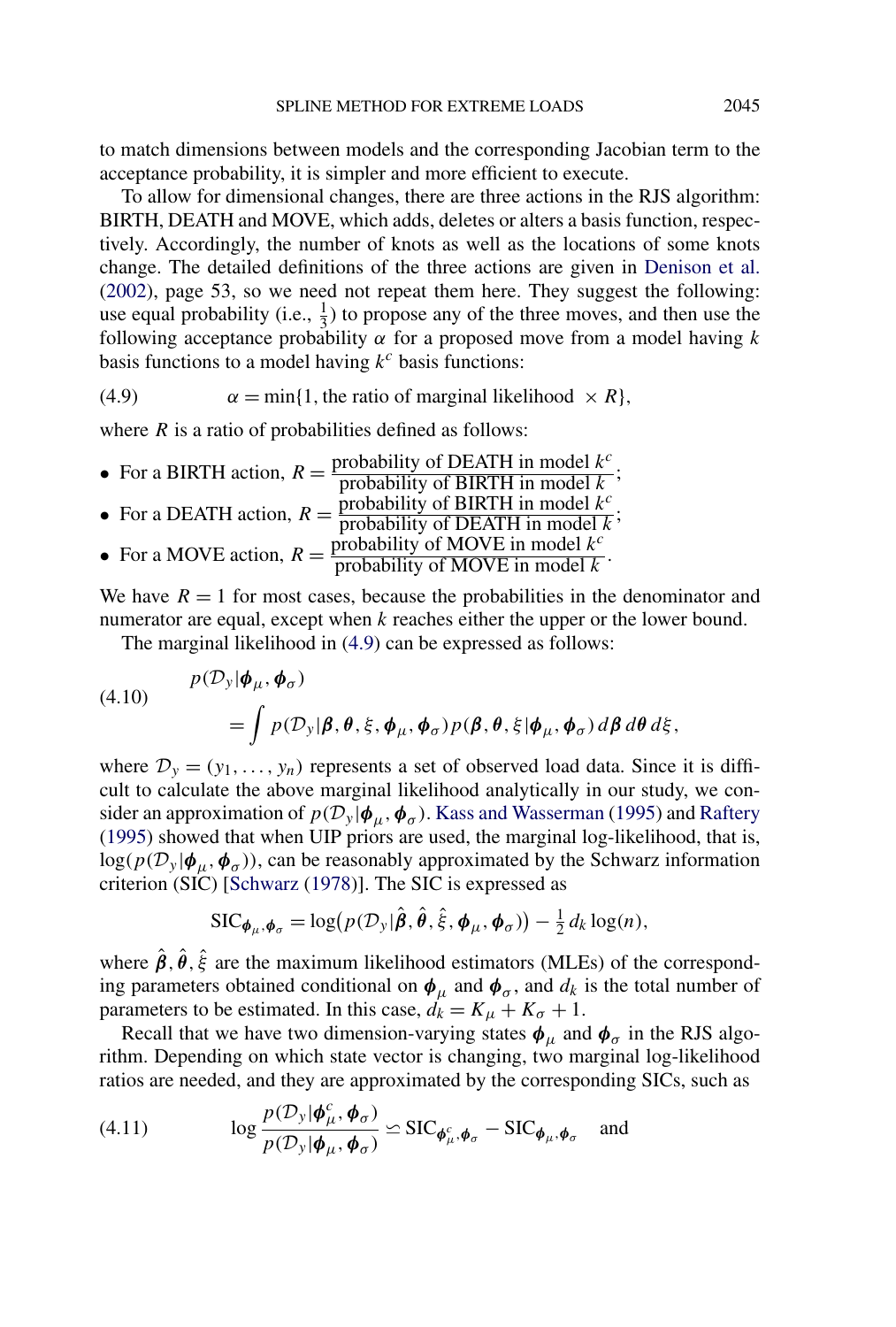(4.12) 
$$
\log \frac{p(D_y | \phi_\mu, \phi_\sigma^c)}{p(D_y | \phi_\mu, \phi_\sigma)} \simeq \text{SIC}_{\phi_\mu, \phi_\sigma^c} - \text{SIC}_{\phi_\mu, \phi_\sigma}.
$$

Then, we use two acceptance probabilities  $\alpha_{\mu}$  and  $\alpha_{\sigma}$  for accepting or rejecting a new state in  $\phi_\mu$  and  $\phi_\sigma$ , respectively. Using the SICs,  $\alpha_\mu$  and  $\alpha_\sigma$  are expressed as

(4.13)  $\alpha_{\mu} = \min\{1, \exp(\text{SIC}_{\phi_{\mu}^c}, \phi_{\sigma} - \text{SIC}_{\phi_{\mu}, \phi_{\sigma}}) \times R\}$  and

(4.14) 
$$
\alpha_{\sigma} = \min\{1, \exp(\text{SIC}_{\pmb{\phi}_{\mu}, \pmb{\phi}_{\sigma}^c} - \text{SIC}_{\pmb{\phi}_{\mu}, \pmb{\phi}_{\sigma}}) \times R\}.
$$

In order to produce the samples from the posterior distribution of parameters in  $\Psi_a$ , we sequentially draw samples for  $\phi_\mu$  and  $\phi_\sigma$  by using the two acceptance probabilities, while marginalizing out  $(\beta, \theta, \xi)$ ; and then, conditional on the sampled  $\phi_{\mu}$  and  $\phi_{\sigma}$ , draw samples for  $(\beta, \theta, \xi)$  using a Normal approximation based on the maximum likelihood estimates and the observed information matrix. The detailed simulation procedure can be found in Step I of Appendix [B.](#page-22-0)

4.3. *Submodel* 2: *Distribution of wind characteristics*. To find a site-specific load distribution, the distribution of wind characteristics  $p(\mathbf{x})$  in [\(1.3\)](#page-1-0) needs to be specified. Since a statistical correlation is noticed between the 10-minute average wind speed *v* and the standard deviation of wind speeds *s* in Figure [4,](#page-8-0) the distribution of wind characteristics  $p(\mathbf{x})$  can be written as a product of the average wind speed distribution  $p(v)$  and the conditional wind standard deviation distribution  $p(s|v)$ . In this section we separately discuss how to specify each model.

For modeling the 10-minute average wind speed  $v$ , the IEC standard suggests using a 2-parameter Weibull distribution (W2) or a Rayleigh distribution (RAY) [\[IEC](#page-26-0) [\(2005\)](#page-26-0)]. These two distributions are arguably the most widely used ones for this purpose. [Carta, Ramirez and Velazquez](#page-26-0) [\(2008\)](#page-26-0) and [Li and Shi](#page-26-0) [\(2010\)](#page-26-0) note that under different wind regimes other distributions may fit wind speed data better, including 3-parameter Weibull distribution (W3), 3-parameter log-Normal distribution (LN3), 3-parameter Gamma distribution (G3) and 3-parameter inverse-Gaussian distribution (IG3). We take a total of six candidate distribution models for average wind speed (W2, W3, RAY, LN3, G3, IG3) from [Li and Shi](#page-26-0) [\(2010\)](#page-26-0), and conduct a Bayesian model selection to choose the best distribution fitting a given average wind speed data set.

We assume UIP priors for the parameters involved in the aforementioned models, and our approach is again based on maximizing the SIC. Once the best wind speed model is chosen, we denote it by  $\mathcal{M}_{\nu}$ . Then, the distribution of 10-minute average wind speed *v* is expressed as

$$
(4.15) \t v_i \sim \mathcal{M}_v(\mathfrak{v}),
$$

where *v* is the set of parameters specifying  $\mathcal{M}_v$ . For instance, if  $\mathcal{M}_v$  is W3, then  $\mathbf{v} = (v_1, v_2, v_3)$ , where  $v_1, v_2$  and  $v_3$  represent the shape, scale and shift parameter, respectively, of a 3-parameter Weibull distribution.

<span id="page-12-0"></span>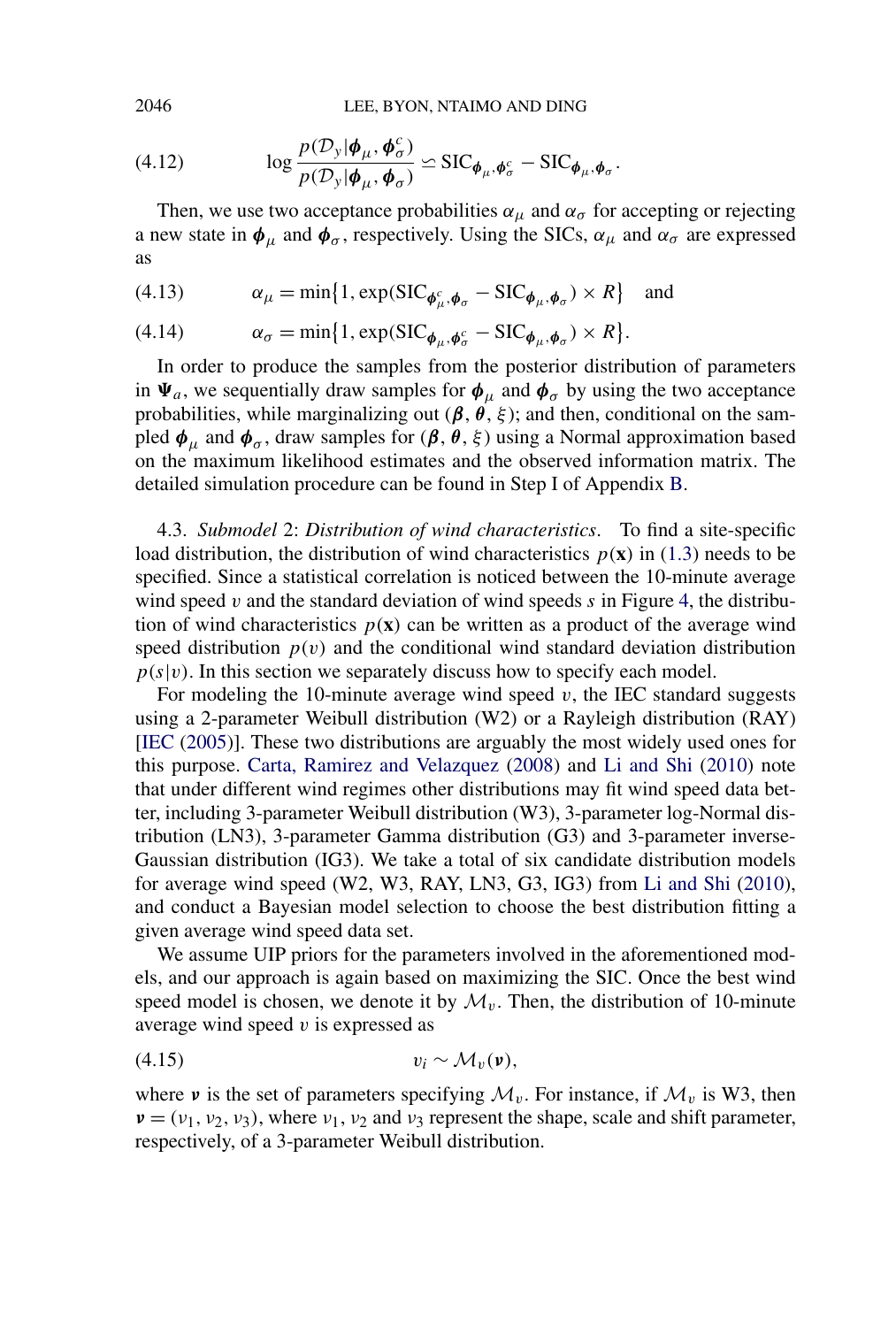<span id="page-13-0"></span>For modeling the standard deviation of wind speed *s*, given the average wind speed *v*, the IEC standard recommends using a 2-parameter Truncated Normal distribution (TN2) [\[IEC](#page-26-0) [\(2005\)](#page-26-0)], which appears to be what researchers have commonly used; see, for example, [Fitzwater, Cornell and Veers](#page-26-0) [\(2003\)](#page-26-0). The distribution is characterized by a location parameter *η* and a scale parameter *δ*. In the literature, both  $\eta$  and  $\delta$  are treated as a constant. But we observe that data sets measured at different sites have different relationships between the average wind speed *v* and the standard deviation *s*. Some of the *v*-versus-*s* scatter plots show nonlinear patterns.

Motivated by this observation, we employ a Bayesian MARS model for modeling *η* and *δ*, similar to what we did in Submodel 1. The standard deviation of wind speed *s*, conditional on the average wind speed *v*, can then be expressed as

(4.16) 
$$
s_i|v_i \sim TN2(\eta(v_i), \delta(v_i)),
$$
  
where  $\eta(v_i) = f_\eta(v_i)$  and  $\delta(v_i) = \exp(g_\delta(v_i)),$ 

where  $f_\eta$  and  $g_\delta$ , like their counterparts in [\(4.4\)](#page-9-0) and [\(4.5\)](#page-9-0), are linear combinations of the basis functions taking the general form [\(4.6\)](#page-9-0). Notice that both of the functions have only one input variable, which is the average wind speed.

Let  $\Psi_{\eta} = (\beta_{\eta}, \phi_{\eta})$  and  $\Psi_{\delta} = (\theta_{\delta}, \phi_{\delta})$  denote the parameters in  $f_{\eta}(\cdot)$  and  $g_{\delta}(\cdot)$ . Since the basis functions  $f_\eta$  and  $g_\delta$  in (4.16) have only one input variable, only one type of basis function (i.e.,  $T_k = 1$ ) is needed. Hence,  $\phi_n$  and  $\phi_\delta$  are much simpler than  $\phi_{\mu}$  and  $\phi_{\sigma}$ , their counterparts in [\(4.7\)](#page-10-0) and [\(4.8\)](#page-10-0), and are expressed as follows:

(4.17) 
$$
\boldsymbol{\phi}_{\eta} = (K_{\eta}, \boldsymbol{\Lambda}_{2}^{\eta}, \dots, \boldsymbol{\Lambda}_{K_{\eta}}^{\eta}),
$$
  
where 
$$
\boldsymbol{\Lambda}_{k}^{\eta} = (T_{k}^{\eta}, h_{1k}^{\eta}, t_{1k}^{\eta}) \text{ and } T_{k}^{\eta} = 1
$$

and

(4.18) 
$$
\boldsymbol{\phi}_{\delta} = (K_{\delta}, \boldsymbol{\Lambda}_{2}^{\delta}, \dots, \boldsymbol{\Lambda}_{K_{\delta}}^{\delta}),
$$
  
where 
$$
\boldsymbol{\Lambda}_{k}^{\delta} = (T_{k}^{\delta}, h_{1k}^{\delta}, t_{1k}^{\delta}) \text{ and } T_{k}^{\delta} = 1.
$$

We choose the prior distribution for  $(\beta_n, \theta_\delta)$  as UIP and the prior for  $(\phi_n, \phi_\delta)$ as uniform distribution, and solve this Bayesian MARS model by using a RJS algorithm, as in the preceding two sections. The predictive distributions of the average wind speed  $\tilde{v}$  and the standard deviation  $\tilde{s}$  are

(4.19) 
$$
p(\tilde{v}|\mathcal{D}_v) = \int p(\tilde{v}|\mathbf{v})p(\mathbf{v}|\mathcal{D}_v) d\mathbf{v} \text{ and}
$$

(4.20) 
$$
p(\tilde{s}|\tilde{v}, \mathcal{D}_v, \mathcal{D}_s) = \int \int p(\tilde{s}|\tilde{v}, \Psi_{\eta}, \Psi_{\delta}) p(\Psi_{\eta}, \Psi_{\delta} | \mathcal{D}_v, \mathcal{D}_s) d\Psi_{\eta} d\Psi_{\delta},
$$

where  $\mathcal{D}_v$  and  $\mathcal{D}_s$  are the data sets of the observed average wind speeds and the standard deviations. The detailed simulation procedure is included in Step II in Appendix [B.](#page-22-0)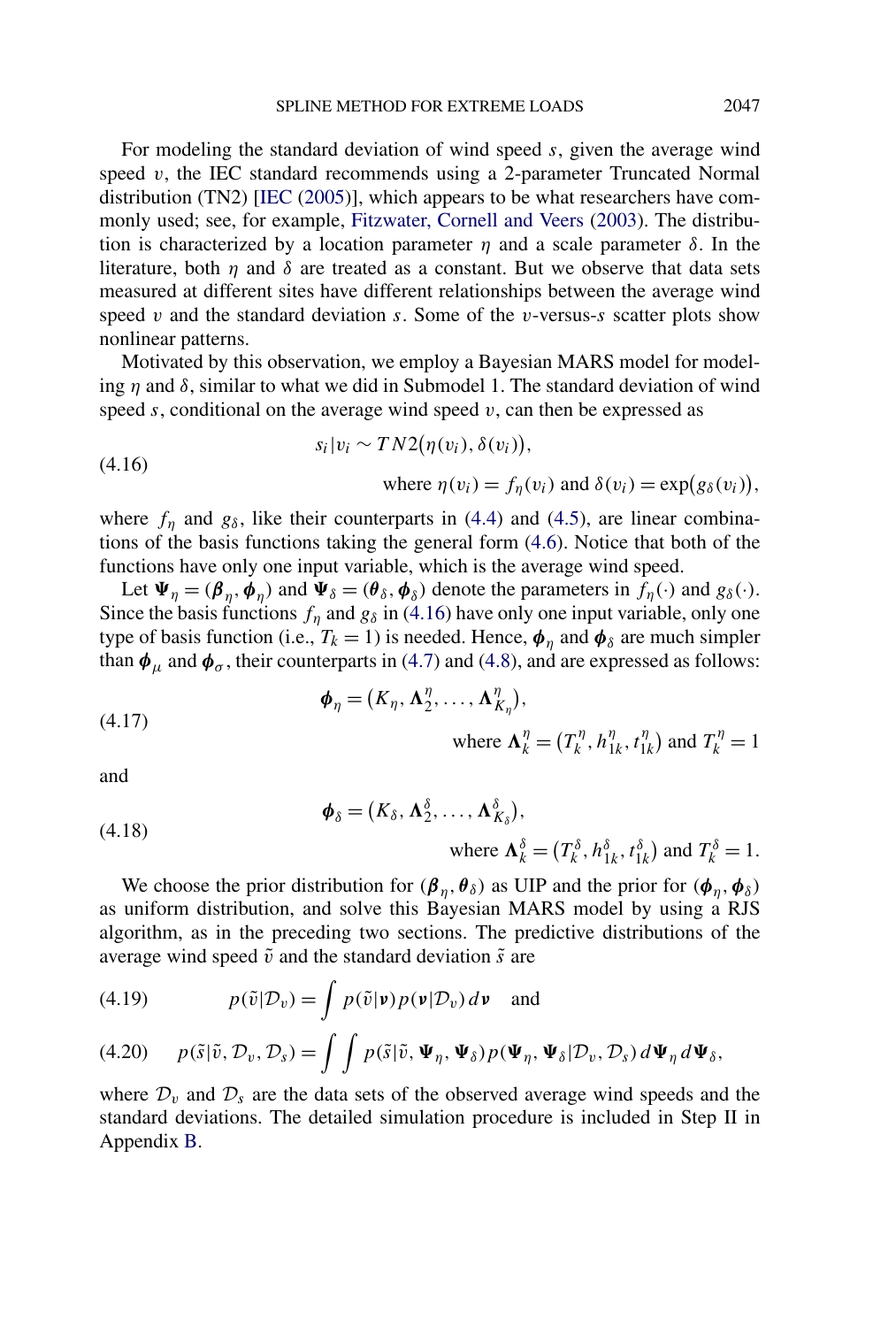<span id="page-14-0"></span>4.4. *Posterior predictive distribution of the extreme load level*  $l<sub>T</sub>$ . We are interested in getting the posterior predictive distribution of the quantile value  $l_T$ , based on the observed load and wind data  $\mathcal{D} := (\mathcal{D}_{v}, \mathcal{D}_{v}, \mathcal{D}_{s})$ . In order to do so, we need to draw samples  $\tilde{y}$ 's from the predictive distribution of the maximum load given parameters  $p[\tilde{y}|\mathcal{D}, \Psi_a]$ , which is

(4.21) 
$$
p[\tilde{y}|\mathcal{D}, \Psi_a] = \int \int p[\tilde{y}|\tilde{v}, \tilde{s}, \Psi_a, \mathcal{D}] p[\tilde{v}, \tilde{s}|\mathcal{D}_v, \mathcal{D}_s] d\tilde{v} d\tilde{s},
$$

where  $p[\tilde{v}, \tilde{s} | \mathcal{D}_v, \mathcal{D}_s]$  can be expressed as the product of [\(4.19\)](#page-13-0) and [\(4.20\)](#page-13-0).

To calculate a quantile value of the load for a given  $P_T$  [as in [\(1.2\)](#page-1-0)], we go through the following steps:

- Draw samples from the joint posterior predictive distribution  $p[\tilde{v}, \tilde{s} | \mathcal{D}_v, \mathcal{D}_s]$  of wind characteristics  $(\tilde{v}, \tilde{s})$  (Step II in Appendix [B\)](#page-22-0);
- Draw a set of samples from the posterior distribution of model parameters  $\Psi_a$  =  $(\Psi_{\mu}, \Psi_{\sigma}, \xi)$ ; this is realized by employing the RJS algorithm in Section [4.2](#page-10-0) (or Step I in Appendix [B\)](#page-22-0);
- Given the above samples of wind characteristics and model parameters, we calculate  $(\mu, \sigma, \xi)$  that are needed in a GEV distribution; this yields a short-term distribution  $p[\tilde{y}|\tilde{v}, \tilde{s}, \Psi_a]$ ;
- Integrating out the wind characteristics  $(\tilde{v}, \tilde{s})$ , obtain the long-term distribution  $p[\tilde{y}|\mathcal{D}, \Psi_a];$
- Draw samples from  $p[\tilde{y}|\mathcal{D}, \Psi_a]$ , and compute a quantile value  $l_T[\Psi_a]$  corresponding to  $P_T$ .

In fact, the predictive mean and Bayesian credible interval of the extreme load level  $l_T$  are obtained when running the RJS algorithm. The RJS runs through  $M_l$ iterations and, at each iteration, we obtain a set of samples of the model parameters  $\Psi_a$  and calculate a *l<sub>T</sub>* [ $\Psi_a$ ]. Once *M<sub>l</sub>* values of *l<sub>T</sub>* [ $\Psi_a$ ] are obtained, its mean and credible intervals can then be numerically computed.

### **5. Results.**

5.1. *Model selection*. Table [2](#page-15-0) presents the SIC values of the six candidate average wind speed models using different ILT data sets. The boldfaced values indicate the largest SIC for a given data set and, consequently, the corresponding models are chosen for that data set.

Regarding the average wind speed model, all candidate distributions except RAY provide generally a good model fit for ILT1, with a similar level of fitting quality, but W3 dominates slightly. For the ILT2 data, W2, W3, LN3 and G3 produce similar SIC values. In the ILT3 data, W3, LN3, G3 and IG3 perform similarly. Still W3 is slightly better. So we choose W3 as our average wind speed model.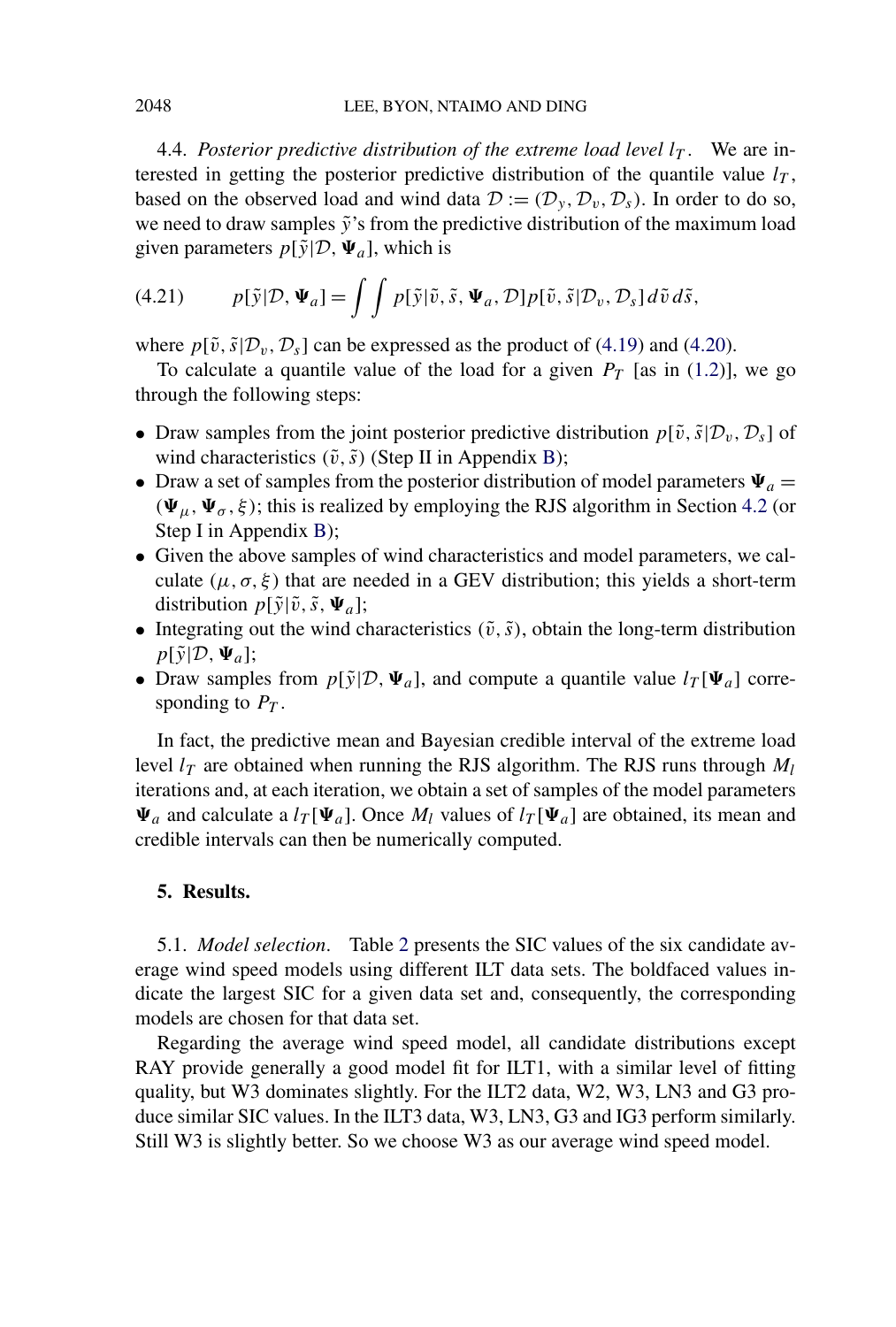#### SPLINE METHOD FOR EXTREME LOADS 2049

<span id="page-15-0"></span>

| <b>Distributions</b> | $\Pi$ T <sub>1</sub> | $\Pi$ T <sub>2</sub> | ILT3      |  |
|----------------------|----------------------|----------------------|-----------|--|
| W <sub>2</sub>       | $-2984$              | $-1667$              | $-12,287$ |  |
| W <sub>3</sub>       | $-2941$              | $-1663$              | $-11,242$ |  |
| <b>RAY</b>           | $-3120$              | $-1779$              | $-13,396$ |  |
| LN3                  | $-2989$              | $-1666$              | $-11,444$ |  |
| G3                   | $-2974$              | $-1666$              | $-11,290$ |  |
| IG3                  | $-2986$              | $-2313$              | $-11,410$ |  |
|                      |                      |                      |           |  |

TABLE 2 SIC *for the average wind speed models*

5.2. *Point-wise credible intervals*. As a form of checking the conditional maximum load model, we present in Figures 5 and [6](#page-16-0) the 95% point-wise credible intervals under different wind speeds and standard deviations. To generate these figures, we take a data set and fix *v* or *s* at one specific speed or standard deviation at a time and then draw the posterior samples for  $\tilde{y}$  from the posterior predictive distribution of conditional maximum load,  $p(\tilde{y}|\mathbf{x})$ . Suppose that we want to generate the credible intervals at wind speed *v*∗ or standard deviation *s*∗. The posterior predictive distributions are computed as follows:

$$
p(\tilde{y} | (v, s) \in \mathcal{D}_{v_*}, \mathcal{D}_y) = \int p(\tilde{y} | (v, s) \in \mathcal{D}_{v_*}, \Psi_a) p(\Psi_a | \mathcal{D}_y) d\Psi_a,
$$
  

$$
p(\tilde{y} | (v, s) \in \mathcal{D}_{s_*}, \mathcal{D}_y) = \int p(\tilde{y} | (v, s) \in \mathcal{D}_{s_*}, \Psi_a) p(\Psi_a | \mathcal{D}_y) d\Psi_a,
$$

where  $\mathcal{D}_{v_{*}}$  and  $\mathcal{D}_{s_{*}}$  are subsets of the observed data such that  $\mathcal{D}_{v_{*}} = \{(v_{i}, s_{i}) : v_{*} 0.5 < v_i < v_* + 0.5$ , and  $(v_i, s_i) \in \mathcal{D}_{v,s}$  and  $\mathcal{D}_{s_*} = \{(v_i, s_i) : s_* - 0.05 < s_i <$ *s*<sup>∗</sup> + 0.05, and  $(v_i, s_i)$  ∈  $\mathcal{D}_{v,s}$ . Given these distributions, samples for  $\tilde{y}$  are drawn to construct the 95% credible intervals at  $v_*$  or  $s_*$ . The result is shown as one vertical bar in either a *v*-plot (Figure 5) or a *s*-plot (Figure [6\)](#page-16-0). To complete these figures, the process is repeated in the *v*-domain with 1 m*/*s increment and in the



FIG. 5. 95*% point-wise credible intervals for different wind speeds*.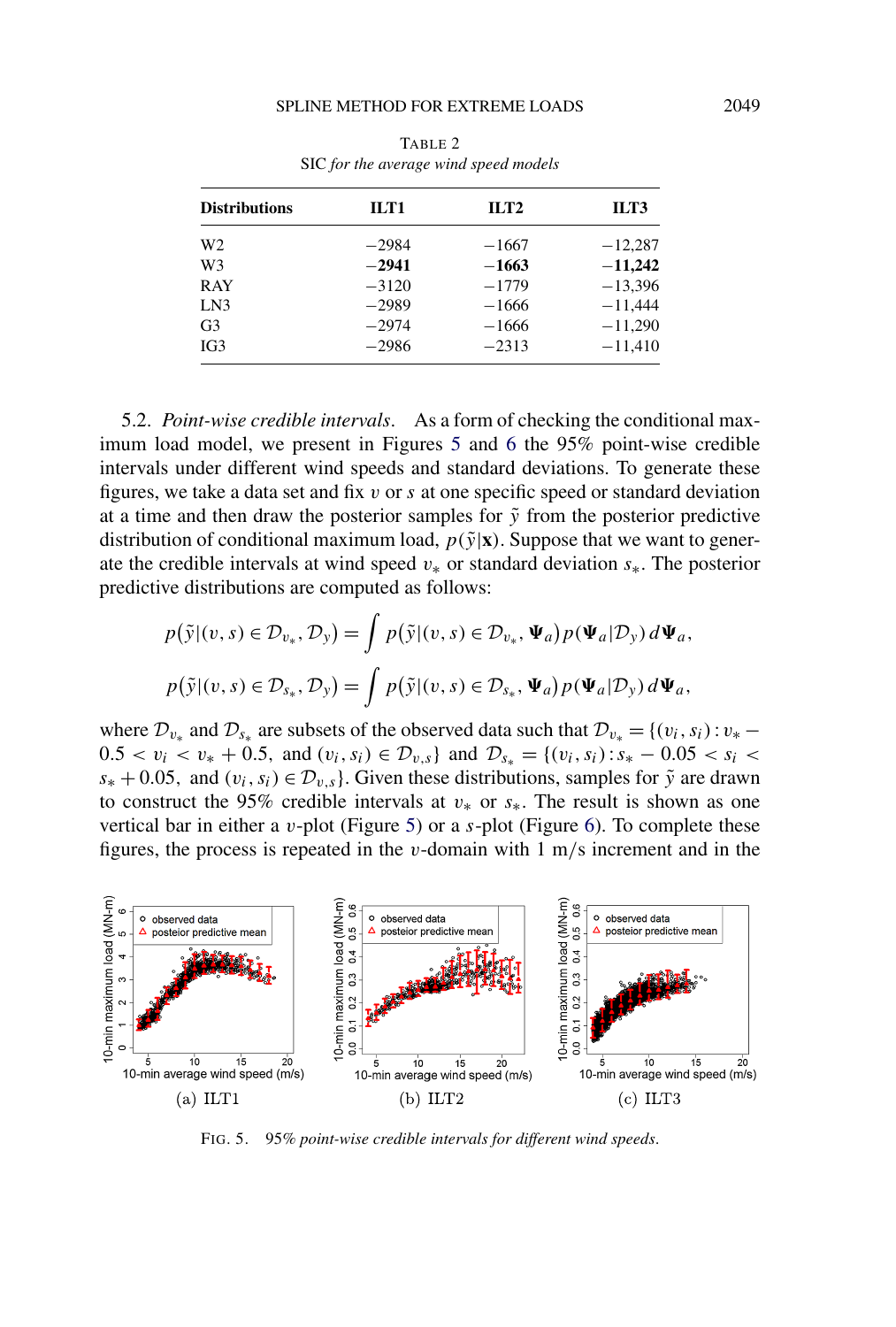<span id="page-16-0"></span>

FIG. 6. 95*% point-wise credible intervals for different standard deviations*.

*s*-domain with 0.2 m*/*s increment. These figures show that the variability in data are reasonably captured by the spline method.

5.3. *Comparison between the binning method and spline method for conditional maximum load*. In our procedure for estimating the extreme load level, two different distributions of maximum load *y* are involved: one is the conditional maximum load distribution  $p(y|\mathbf{x})$ , aka the short-term distribution, and the other is the unconditional maximum load distribution  $p(y)$ , aka the long-term distribution. Using the observed field data, it is difficult to assess the estimation accuracy of the extreme load levels in the long-term distribution, because of the relatively small amount of observation records. What we undertake in this section is to evaluate a method's performance of estimating the tail of the short-term distribution  $p(y|\mathbf{x})$ . We argued before that the short-term distribution underlies the difference between the proposed Bayesian spline method and the binning method. The comparison in this section is intended to show the advantage of the Bayesian spline method. In Section [5.5](#page-20-0) we employ a simulation study that generates a much larger data set, allowing us to compare the performance of two methods in estimating the extreme load level in the long-term distribution.

To evaluate the tail part of a conditional maximum load distribution, we compute a set of upper quantile estimators and assess their estimation qualities using the generalized piecewise linear (GPL) loss function [\[Gneiting](#page-26-0) [\(2011\)](#page-26-0)]. A GPL is defined as follows:

(5.1) 
$$
S_{\tau,b}(\hat{l}(\mathbf{x}_i), y(\mathbf{x}_i)) = \begin{cases} (\mathbb{1}(\hat{l}(\mathbf{x}_i) \ge y(\mathbf{x}_i)) - \tau) \frac{1}{|b|} ([\hat{l}(\mathbf{x}_i)]^b - [y(\mathbf{x}_i)]^b), & \text{for } b \ne 0, \\ (\mathbb{1}(\hat{l}(\mathbf{x}_i) \ge y(\mathbf{x}_i)) - \tau) \log \left(\frac{\hat{l}(\mathbf{x}_i)}{y(\mathbf{x}_i)}\right), & \text{for } b = 0, \end{cases}
$$

where  $\hat{l}(\mathbf{x}_i)$  is the *τ*-quantile estimation of  $p(y|\mathbf{x}_i)$  for a given  $\mathbf{x}_i$ ,  $y(\mathbf{x}_i)$  is the observed maximum load in the test data set, given the same  $\mathbf{x}_i$ , *b* is a power parameter,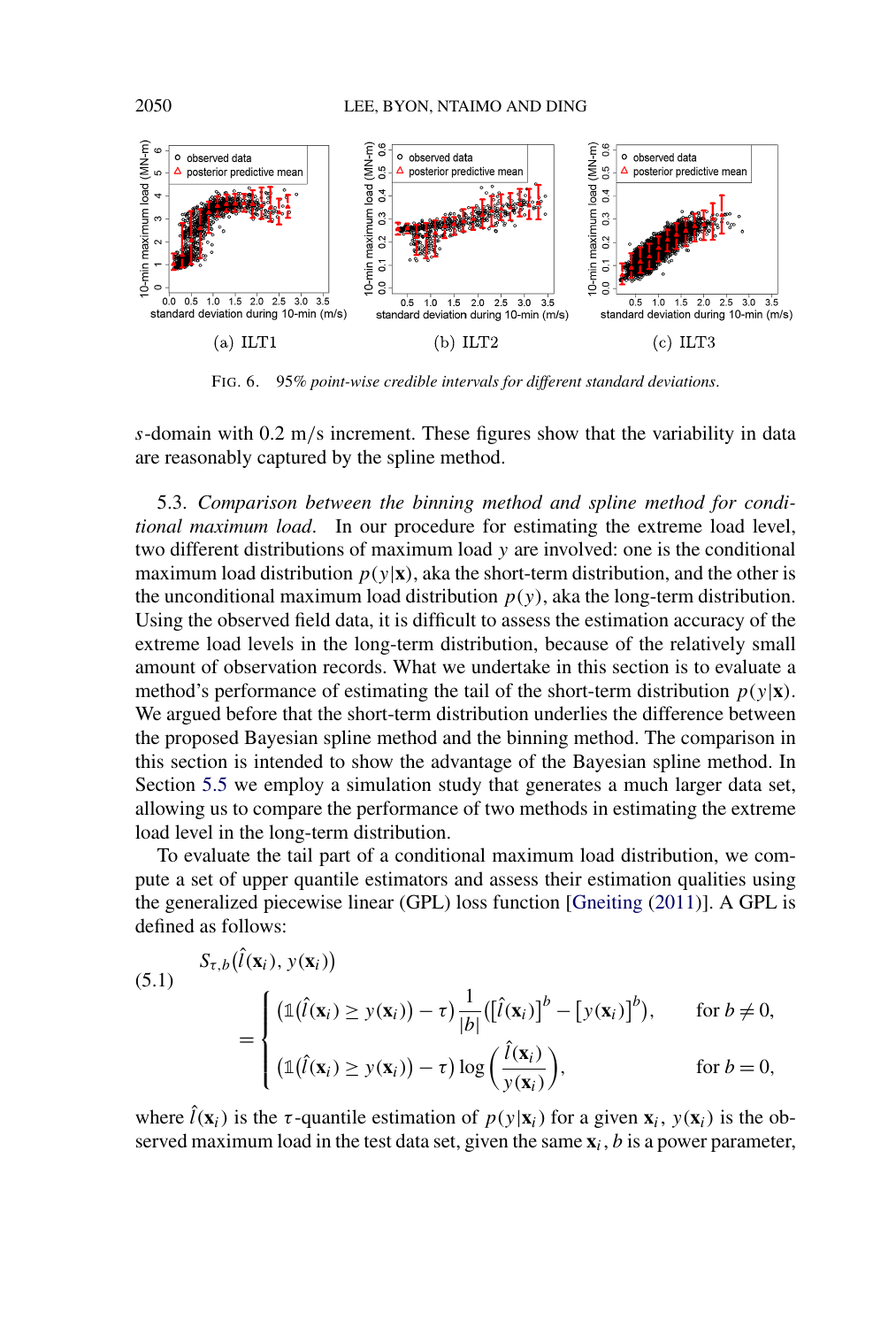<span id="page-17-0"></span>and  $\mathbb{1}$  is an indicator function. The power parameter *b* usually ranges between 0 and 2.5. When  $b = 1$ , the GPL loss function is the same as the piecewise linear (PL) loss function.

For the above empirical evaluation, we randomly divide a data set into a partition of 80% for training and 20% for testing. We use the training set to establish a short term distribution  $p(y|\mathbf{x})$ . For any  $\mathbf{x}_i$  in the test set, the  $\tau$ -quantile estimation  $\hat{l}(\mathbf{x}_i)$  can be computed using  $p(y|\mathbf{x})$ . And then, the GPL loss function value is taken as the average of all  $S_{\tau,b}$  values over the test set, as follows:

(5.2) 
$$
\overline{S}_{\tau,b} = \frac{1}{n_t} \sum_{i=1}^{n_t} S_{\tau,b}(\hat{l}_i(\mathbf{x}_i), y_i),
$$

where  $n_t$  is the number of data points in a test set and  $y_i$  is the same as  $y(\mathbf{x}_i)$ . We call  $\overline{S}_{\tau,b}$  the mean score. We repeat the training/test procedure 10 times, and the final mean score is the average of the ten mean scores. For notational simplicity, we still call the final mean score the mean score and use  $\overline{S}_{\tau,b}$  to represent it, as long as its meaning is clear in the context.

In this comparison, we use two methods to establish the short-term distribution: the binning method and the proposed Bayesian spline method. In our RJS algo-rithm in Section [4.2,](#page-10-0) we draw  $N_l = 100$  samples from the short-term distribution. Accordingly, we can evaluate the quality of quantile estimations of the short-term distribution for a *τ* up to 0*.*99.

We first take a look at the comparisons in Figure 7, which compares the PL loss (i.e.,  $b = 1$ ) of both methods as  $\tau$  varies in the above-mentioned range. The left vertical axis shows the values of the mean score of the PL loss, while the right axis is the percentage value of the reduction in mean scores when the spline method is compared with the binning method. For all three data sets, the spline method maintains lower mean scores than the binning method.



FIG. 7. *Comparison of PL function*: *the left Y-axis represents the mean score values and the right Y-axis represents the percentage values*, *which are the reduction in the mean scores when the spline method is compared with the binning method*.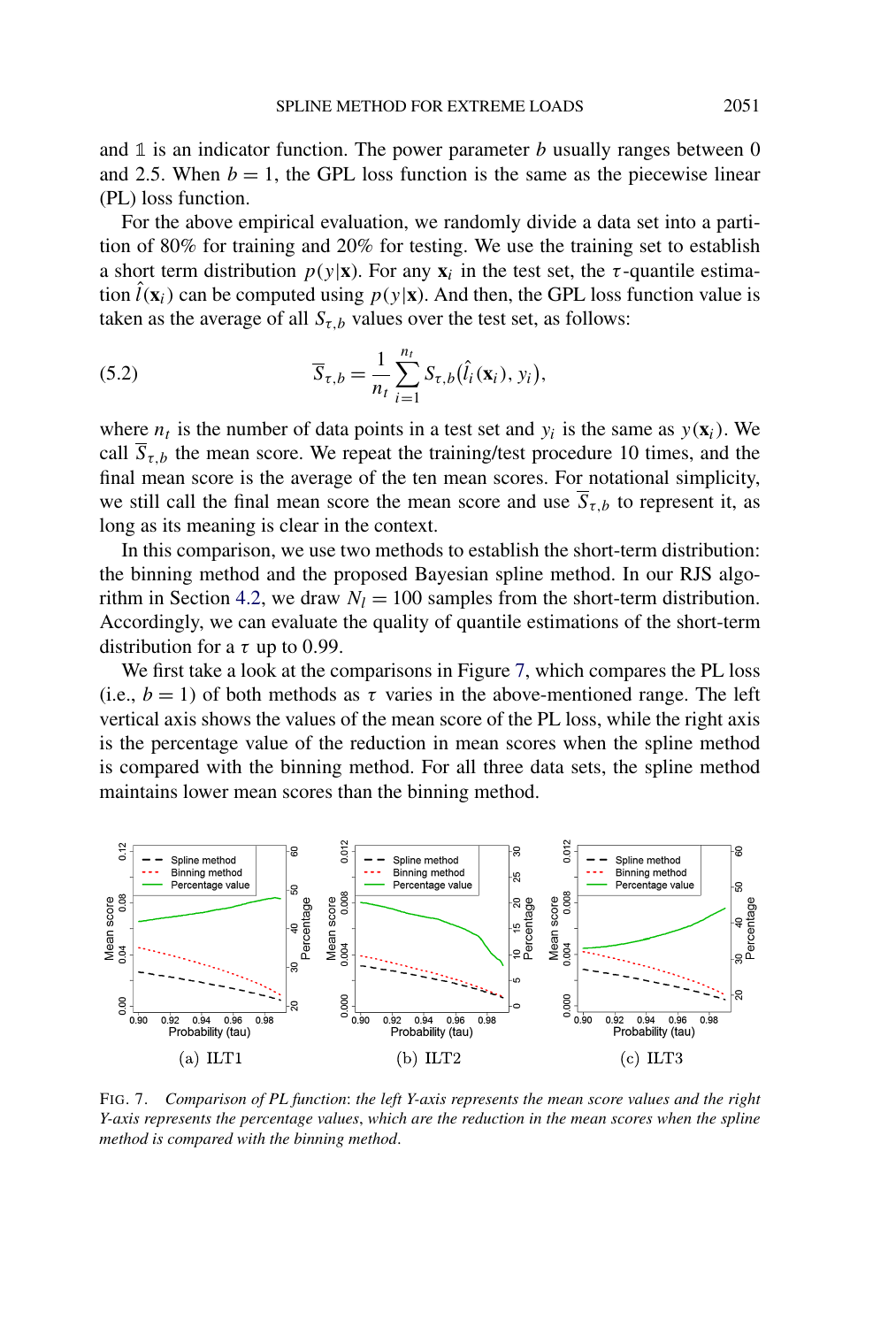|                 | ILT1           |               | $\Pi$ T <sub>2</sub> |               | <b>ILT3</b>    |               |
|-----------------|----------------|---------------|----------------------|---------------|----------------|---------------|
| Power parameter | <b>Binning</b> | <b>Spline</b> | <b>Binning</b>       | <b>Spline</b> | <b>Binning</b> | <b>Spline</b> |
| $b=0$           | 0.0185         | 0.0108        | 0.0129               | 0.0103        | 0.0256         | 0.0171        |
| $b=1$           | 0.0455         | 0.0265        | 0.0040               | 0.0031        | 0.0042         | 0.0028        |
| $b=2$           | 0.1318         | 0.0782        | 0.0013               | 0.0010        | 0.0008         | 0.0005        |

| TABLE 3                                               |
|-------------------------------------------------------|
| Mean scores of GPL/PL for the 0.9-quantile estimators |

When  $\tau$  is approaching 0.99 in Figure [7,](#page-17-0) it looks like the PL losses of the spline and binning methods are getting closer to each other. This is largely due to the fact that the PL loss values are smaller at a higher  $\tau$ , so that their differences are compressed in the figure. If one looks at the solid line in a plot, which represents the percentage of reduction in the mean score, the spline method's advantage over the binning method is more evident in the cases of ILT1 and ILT3 data sets. When *τ* gets larger, the spline method produces a significant improvement over the binning method, with a reduction of PL loss ranging from 33% to 50%. The trend is different when using the ILT2 data set. But still, the spline method can reduce the mean scores of the PL loss from the binning method by 8% to 20%. Please note that the ILT2 data set is the smallest set, having slightly fewer than 600 data records. We believe that the difference observed over the ILT2 case is attributable to the scarcity of data.

We compute the mean scores of the GPL loss under three different power parameters  $b = 0, 1, 2$  for each method. Table 3 presents the results under  $\tau = 0.9$ , while Table 4 is for  $\tau = 0.99$ . In Table 3 the spline method has a mean score 20% to 42% lower than the binning method. In Table 4 the reductions in mean scores are in a similar range. Overall, these results clearly show the improvement achieved by employing the Bayesian spline method.

In order to understand the difference between the spline method and binning method, we compare the 0*.*99 quantiles of the 10-minute maximum load conditional on a specific wind condition. This is done by computing the difference in

|                 | <b>ILT1</b>    |               | $\mathbf{H} \mathbf{T} \mathbf{2}$ |               | <b>ILT3</b>    |               |
|-----------------|----------------|---------------|------------------------------------|---------------|----------------|---------------|
| Power parameter | <b>Binning</b> | <b>Spline</b> | <b>Binning</b>                     | <b>Spline</b> | <b>Binning</b> | <b>Spline</b> |
| $b=0$           | 0.0031         | 0.0018        | 0.0022                             | 0.0020        | 0.0045         | 0.0027        |
| $b=1$           | 0.0086         | 0.0045        | 0.0007                             | 0.0006        | 0.0008         | 0.0005        |
| $b=2$           | 0.0270         | 0.0135        | 0.0003                             | 0.0002        | 0.0002         | 0.0001        |

TABLE 4 *Mean scores of GPL/PL for the* 0*.*99*-quantile estimators*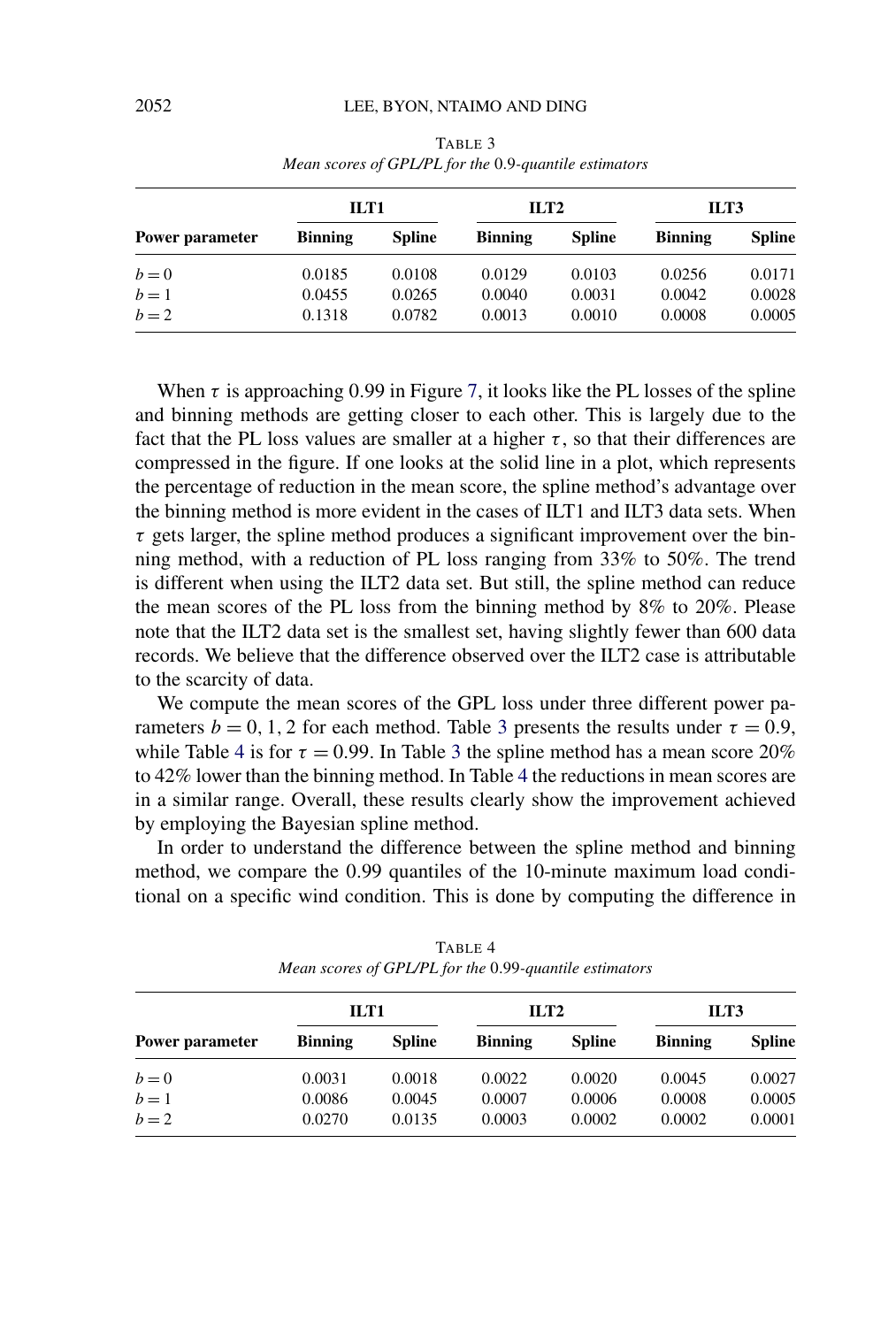SPLINE METHOD FOR EXTREME LOADS 2053

<span id="page-19-0"></span>

FIG. 8. *Comparison of the* 0*.*99*-quantiles between binning method and spline method*.

the quantile values of the conditional maximum load from the two methods for different weather bins. The wind condition of each bin is approximated by the median values of *v* and *s* in that bin. Figure 8 shows the standardized difference of the two 0*.*99 quantile values in each bin. The darker the color is, the bigger the difference. Note that we exclude comparisons in the weather bins with very low likelihood, namely, low wind speed and high standard deviation or high wind speed and low standard deviation.

We can observe that the two methods produce similar results at the bins having a sufficient number of data points (mostly weather bins in the central area), and the results are different when the data are scarce—this tends to happen at the two ends of the average wind speed and standard deviation. This echoes the point we made earlier that without binning the weather conditions, the spline method is able to make better use of the available data and overcome the limited data problem for rare weather events.

5.4. *Estimation of extreme load*. Finally, Tables 5 and [6](#page-20-0) show the estimates of the extreme load levels  $l_T$ , corresponding to  $T = 20$  and  $T = 50$  years, respectively. The values in parenthesis are the 95% credible (or confidence) intervals. We observe that the extreme load levels  $l_T$  obtained by the binning method are generally higher than those obtained by the spline method. This should not come as a surprise. As we push for a high quantile, more data would be needed in each weather bin, but the amounts in reality are limited due to the binning method's

| Data sets        | <b>Binning method</b> | Spline method        |  |
|------------------|-----------------------|----------------------|--|
| ILT <sub>1</sub> | 6.455(6.063, 7.092)   | 4.750 (4.579, 4.955) |  |
| ILT <sub>2</sub> | 0.752(0.658, 0.903)   | 0.576(0.538, 0.627)  |  |
| ILT <sub>3</sub> | 0.505(0.465, 0.584)   | 0.428(0.398, 0.463)  |  |

TABLE 5 *Estimates of extreme load levels*  $(l_T, T = 20$  *years*), *unit: MN-m*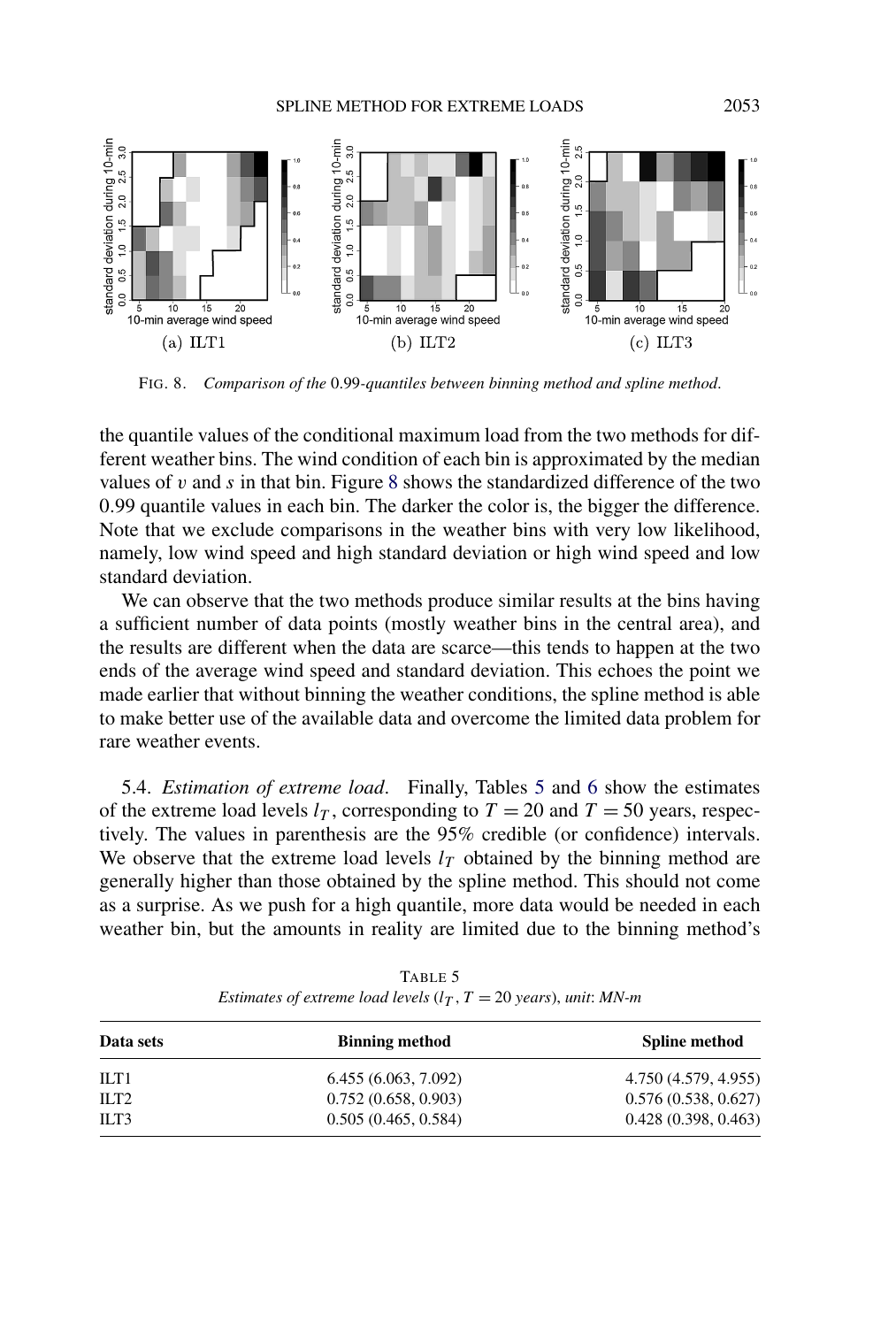<span id="page-20-0"></span>

| Data sets | <b>Binning method</b> | Spline method        |  |
|-----------|-----------------------|----------------------|--|
| H.T1      | 6.711(6.240, 7.485)   | 4.800 (4.611, 5.019) |  |
| $\Pi T2$  | 0.786(0.682, 0.957)   | 0.589(0.547, 0.646)  |  |
| ILT3      | 0.527(0.480, 0.621)   | 0.438(0.405, 0.476)  |  |

TABLE 6 *Estimates of extreme load level*  $(l_T, T = 50$  *years*), *unit: MN-m* 

compartmentalization of data. The binning method also produces a wider confidence interval than the spline method, as a result of the same rigidity in data handling. The detailed procedure for computing the binning method's confidence interval is included in Appendix [C.](#page-25-0)

5.5. *Simulation of extreme load*. In this section a simulation study is undertaken to assess the estimation accuracy of extreme load level in the long-term distribution. The simulations use one single covariate  $x$ , mimicking the wind speed, and a dependent variable *y*, corresponding to the maximum load. We use the following procedure to generate the simulated data:

(a) Generate a sample *xi* from a 3-parameter Weibull distribution. Then sample  $x_{ij}$ ,  $j = 1, \ldots, 1000$ , from a normal distribution having  $x_i$  as its mean and a unit variance. The set of  $x_{ij}$ 's represents the different wind speeds within a bin.

(b) Draw the samples  $y_{ij}$  from a normal distribution with its mean as  $\mu_{ij}^s$  and its standard deviation as  $\sigma_{ij}^s$ , which are expressed as follows:

$$
\mu_{ij}^{s} = \begin{cases}\n\frac{1.5}{[1 + 48 \times \exp(-0.3 \times x_{ij})]},\\ \text{if } x_i < 17,\\ \frac{1.5}{[1 + 48 \times \exp(-0.3 \times x_{ij})]} + [0.5 - 0.0016 \times (x_i + x_i^2)],\\ \text{if } x_i \ge 17,\\ \sigma_{ij}^{s} = 0.1 \times \log(x_{ij}).\n\end{cases}
$$

The above set of equations is used to create a *y* response resembling the load data we observe. The parameters used in the equations are chosen through trials so that the simulated *y* looks like the actual mechanical load response. While many of the parameters used above do not have any physical meaning, some of them do, for instance, the "17" in " $x_i$  < 17" bears the meaning of the rated wind speed.

(c) Find the maximum value  $y_i = \max\{y_{i,1}, \ldots, y_{i,1000}\}$ , corresponding to  $x_i$ . According to the classical extreme value theory [\[Coles](#page-26-0) [\(2001\)](#page-26-0), [Smith](#page-27-0) [\(1990\)](#page-27-0)], *yi* produced in such a way can be modeled by a GEV distribution.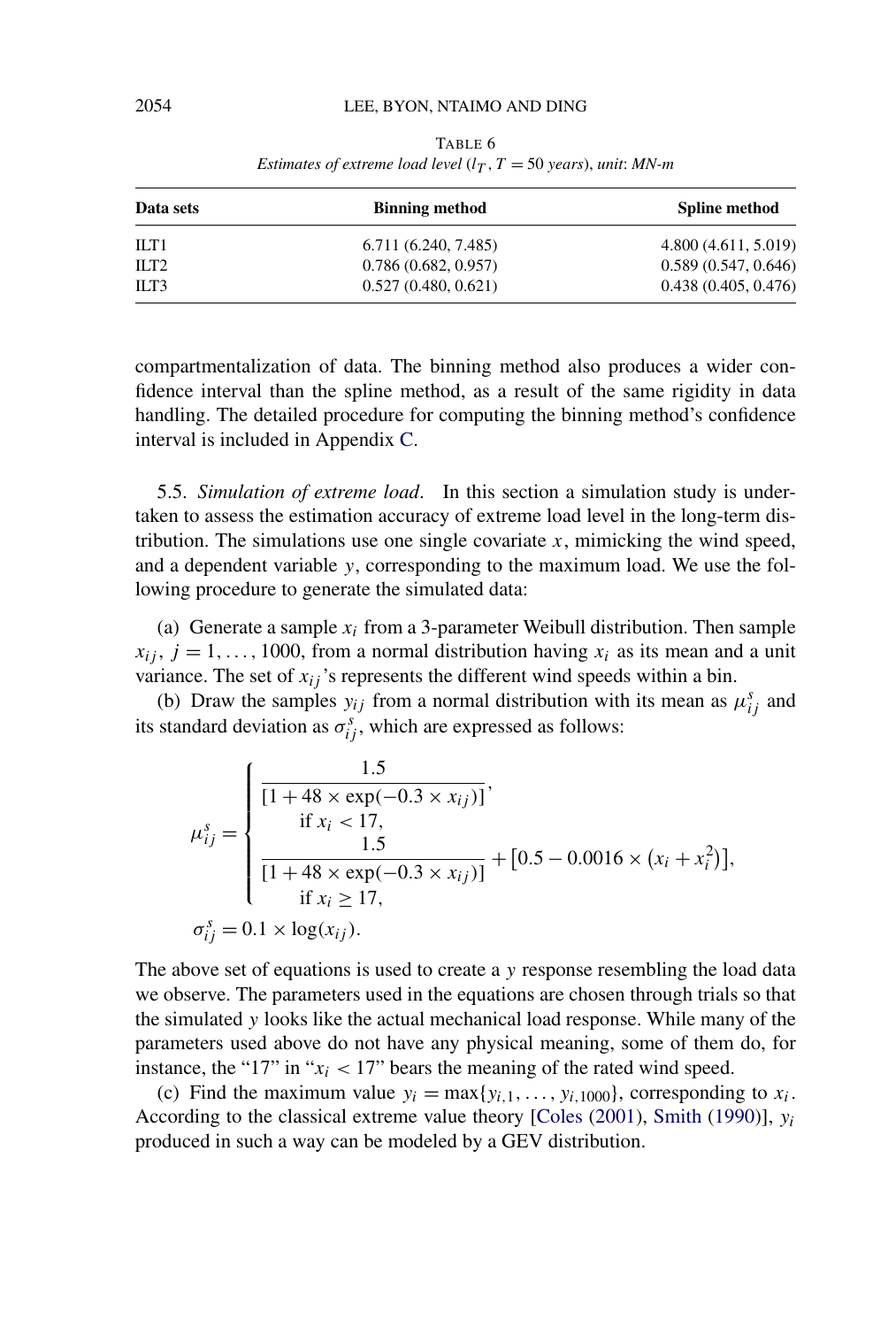<span id="page-21-0"></span>

FIG. 9. *Simulation data set*, *estimated and observed extreme quantile values*: (a) *An example of a simulated data set*. (b) *and* (c) *Boxplots for the distribution of the binning estimate*, *the Bayesian spline estimate and the respective sample quantile across* 100 *simulated data sets*.

(d) Repeat (a) through (c) for  $i = 1, \ldots, 1000$  to produce the training data set with  $n = 1000$  data pairs, and denote this data set by  $\mathcal{D}_{TR} = \{(x_1, y_1), \ldots,$  $(x_{1000}, y_{1000})$ .

Once the training data set  $\mathcal{D}_{TR}$  is simulated, both the binning method and spline method are used to estimate the extreme load levels  $l_T$  corresponding to two probabilities: 0*.*0001 and 0*.*00001. This estimation is based on drawing samples from the long-term distribution of *y*, as described in Section [4.4,](#page-14-0) which produces the posterior predictive distribution of  $l<sub>T</sub>$ . To compare the estimation accuracy of the extreme quantile values, we also generate 100 simulated data sets; each data set consists of 100,000 data points, which are obtained by repeating the above (a) through (c). For each data set, we find the observed quantile values  $l_{0.0001}$  and *l*0*.*00001. Using the 100 simulated data sets, we also obtain 100 different samples of these quantiles.

Figure 9(a) shows a scatter plot of the simulated *x*'s and *y*'s in  $D_{TR}$ , which resembles the load responses we saw previously. Figure 9(b) and (c) present the extreme load levels estimated by the two methods as well as the observed extreme quantile values under the two selected probabilities. We observe that the binning method tends to overestimate the extreme quantile values and yields wider confidence intervals than the spline method. Furthermore, the degree of overestimation appears to increase as the probability corresponding to an extreme quantile value goes smaller. This observation confirms what we observed in Section [5.4](#page-19-0) using the field data. This simulation result suggests that using the binning method for extreme load estimation is not a good practice.

**6. Summary.** This study presents a Bayesian spline method for estimating the extreme load on wind turbines. The spline method essentially supports a nonhomogeneous GEV distribution to capture the nonlinear relationship between the load response and the wind-related covariates. Such treatment avoids binning the data. The underlying spline models instead connect all the bins across the whole wind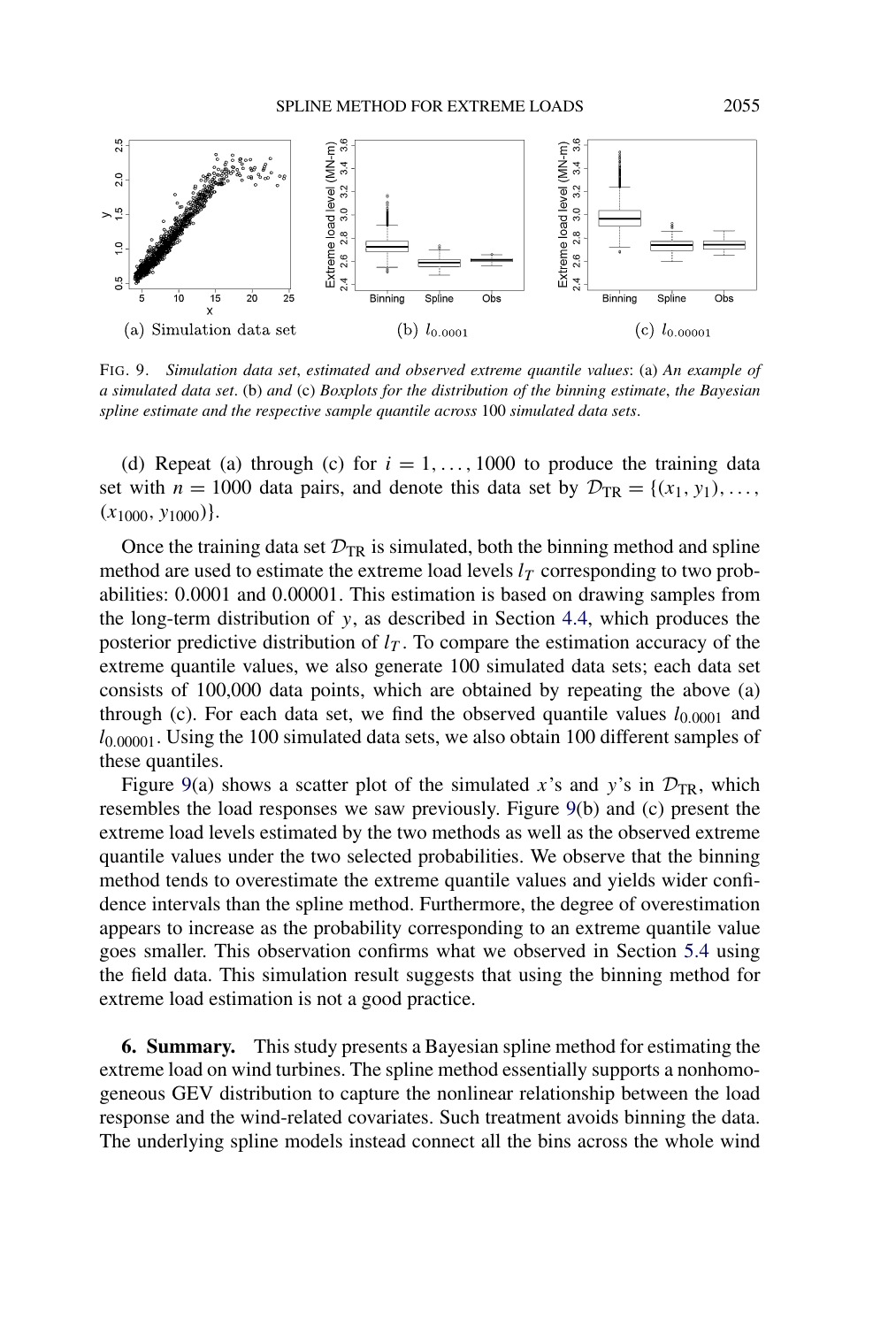profile, so that load and wind data are pooled together to produce better estimates. This is demonstrated by applying the spline method to three sets of inland wind turbine load response data and making comparisons with the binning method.

The popularity of the binning method in industrial practice is due to the simplicity of its idea and procedure. However, simplicity of a procedure should not be mistaken as simplicity of a model. Suppose that one uses a  $6 \times 10$  grid to bin the two-dimensional wind covariates (as we did in this study) and fixes the shape parameter *ξ* across the bins (a common practice in the industry). The binning method yields 60 local GEV distributions, each of which has two parameters, translating to a total of 121 parameters for the overall model (counting the fixed *ξ* as well). By contrast, the spline method, although conceptually and procedurally more involved, produces an overall model with fewer parameters. To see this, consider the following: for the three ILT data sets, the average  $(K_{\mu} + K_{\sigma})$  from the RJS algorithm is between 12 and 18. The number of model parameters  $d_k$  in [\(4.2\)](#page-11-0) is generally less than 20, a number far smaller than the number of parameters in the binning method. In the end, the spline method uses a sophisticated procedure to find a simpler model that is more capable.

### APPENDIX A: PRIORS

In this appendix we specify priors for parameters used in the basis functions as follows:

 $\boldsymbol{\phi} = (K, \boldsymbol{\Lambda}_2, \dots, \boldsymbol{\Lambda}_K)$ (A.1) where  $\Lambda_k = \begin{cases} (T_k, h_{1k}, t_{1k}), & \text{when } T_k = 1, 2, \\ (T_k, h_{1k}, t_{1k}), & \text{when } T_k = 2, \end{cases}$  $(T_k, h_{1k}, h_{2k}, t_{1k}, t_{2k}),$  when  $T_k = 3$ ,  $p(K) = \frac{1}{n}, \qquad K = \{1, \ldots, n\},\$  $p(T_k) =$  $\sqrt{ }$  $\int$  $\overline{\mathcal{L}}$ 1,  $T_k = \{1\}$ , for  $\phi_\eta$  and  $\phi_\delta$ ,  $T_k = \{1, 2\}$ , for  $\phi_\mu$  in ILT2 and all  $\phi_\sigma$ ,  $T_k = \{1, 2, 3\}$ , for  $\phi_\mu$  in ILT1 and ILT3,  $p(h_{.k}) = \frac{1}{2}, \qquad h_{.k} = \{+1, -1\},\$  $p(t_k) = \frac{1}{n}, \qquad t_k = \{v_1, \ldots, v_n\} \text{ or } \{s_1, \ldots, s_n\}.$ 

#### APPENDIX B: IMPLEMENTATION DETAILS OF THE SPLINE METHOD

In this appendix we provide the detailed implementation procedure for the spline method. The procedure consists of two major steps: (1) Step I: construct the posterior predictive distribution of the extreme load level  $l_T$  and (2) Step II: obtain the joint posterior predictive distribution of wind characteristics *(v,s)*.

<span id="page-22-0"></span>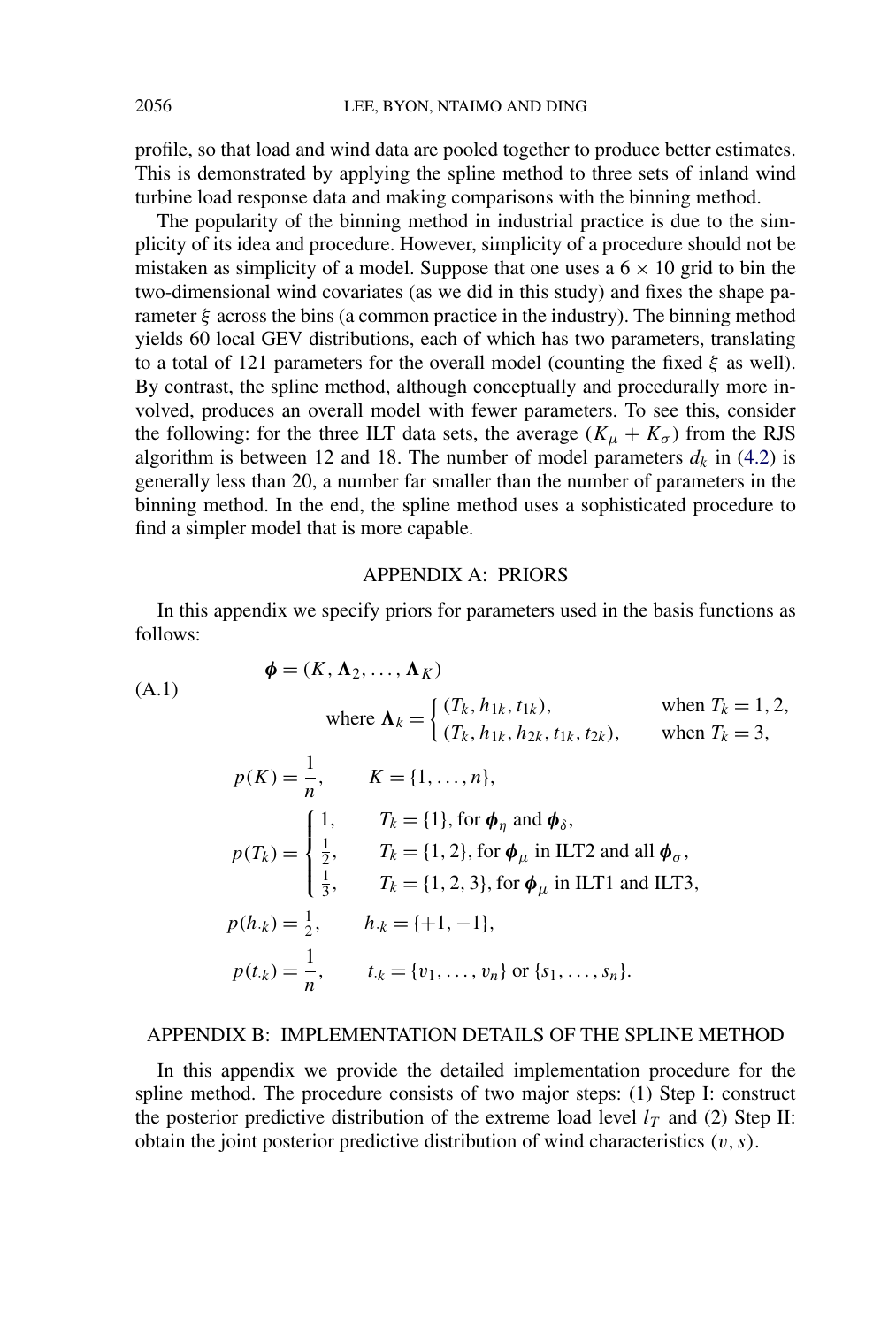- 1. *Step* I: construct the posterior predictive distribution of the extreme load level using the Bayesian spline models:
	- (a) Set  $t = 0$  and the initial  $\phi_{\mu}^{(t)}$  and  $\phi_{\sigma}^{(t)}$  both to be a constant scalar.
	- (b) At iteration *t*,  $K_{\mu}$  and  $K_{\sigma}$  are equal to the number of basis functions specified in  $\phi_{\mu}^{(t)}$  and  $\phi_{\sigma}^{(t)}$ . Find the MLEs of  $\beta^{(t)}$ ,  $\theta^{(t)}$ ,  $\xi^{(t)}$  and the inverse of the negative of Hessian matrix, given  $\phi_{\mu}^{(t)}$  and  $\phi_{\sigma}^{(t)}$ .
	- (c) Generate  $u^1_\mu$  uniformly on [0, 1] and choose a move in the RJS procedure. In the following,  $b_{K_\mu}, r_{K_\mu}, m_{K_\mu}$  are the proposal probabilities associated with a move type, and they are all set as  $\frac{1}{3}$ :
		- If  $(u^1_\mu \leq b_{K_\mu})$ , then go to BIRTH step, denoted by  $\phi^*_{\mu} =$  BIRTHproposal( $\phi_{\mu}^{(t)}$ ), which is to augment  $\phi_{\mu}^{(t)}$  with a  $\Lambda_{K_{\mu}+1}^{\mu}$  that is selected uniformly at random;
		- Else if  $(b_{K_\mu} \le u_\mu^1 \le b_{K_\mu} + r_{K_\mu})$ , then go to DEATH step, denoted by  $\phi_{\mu}^* = \text{DEATH-proposal}(\phi_{\mu}^{(t)})$ , which is to remove from  $\phi_{\mu}^{(t)}$  with a  $\Lambda_k^{\mu}$ where  $2 \le k \le K_\mu$  is selected uniformly at random;
		- Else, go to MOVE step, denoted by  $\phi^*_{\mu} = \text{MOVE-proposal}(\phi^{(t)}_{\mu})$ , which first does  $\phi_{\mu}^{\dagger}$  = DEATH-proposal $(\phi_{\mu}^{(t)})$  and then does  $\phi_{\mu}^{*}$  = BIRTHproposal( $\pmb{\phi}_{\mu}^{\dagger}$ ).
	- (d) Find the MLEs  $(\beta^*, \theta^*, \xi^*)$  and the inverse of the negative of Hessian matrix, given  $\phi_{\mu}^*$  and  $\dot{\phi}_{\sigma}$ .
	- (e) Generate  $u^2_\mu$  uniformly on [0, 1] and compute the acceptance ratio  $\alpha_\mu$ in [\(4.13\)](#page-12-0), using the results from (b) and (d).
	- (f) Accept  $\phi^*_{\mu}$  as  $\phi^{(t+1)}_{\mu}$  with probability min( $\alpha_{\mu}$ , 1). If  $\phi^*_{\mu}$  is not accepted, let  $\phi_{\mu}^{(t+1)} = \phi_{\mu}^{(t)}$ .
	- (g) Generate  $u^1_\sigma$  uniformly on [0, 1] and choose a move in the RJS procedure. In the following,  $b_{K_{\sigma}}, r_{K_{\sigma}}, m_{K_{\sigma}}$  are the proposal probabilities associated with a move type, and they are all set as  $\frac{1}{3}$ :
		- If  $(u^1_\sigma \leq b_{K_\sigma})$ , then go to BIRTH step, denoted by  $\phi^*_\sigma = BIRTH$ proposal( $\phi_{\sigma}^{(t)}$ ), which is to augment  $\phi_{\sigma}^{(t)}$  with a  $\Lambda_{K_{\sigma}+1}^{\sigma}$  that is selected uniformly at random;
		- Else if  $(b_{K_{\sigma}} \le u_{\sigma}^1 \le b_{K_{\sigma}} + r_{K_{\sigma}})$ , then go to DEATH step, denoted by  $\phi_{\sigma}^* =$  DEATH-proposal $(\phi_{\sigma}^{(t)})$ , which is to remove from  $\phi^{(t)}$  with a  $\Lambda_k^{\sigma}$ where  $2 \le k \le K_{\sigma}$  that is selected uniformly at random;
		- Else, go to MOVE step, denoted by  $\phi_{\sigma}^* = \text{MOVE-proposal}(\phi_{\sigma}^{(t)})$ , which first does  $\phi_{\sigma}^{\dagger}$  = DEATH-proposal $(\phi^{(i)})$  and then does  $\phi_{\sigma}^*$  = BIRTHproposal $(\phi_{\sigma}^{\dagger})$ .
	- (h) Find the MLEs  $(\beta^*, \theta^*, \xi^*)$  and the inverse of the negative of Hessian matrix, given  $\boldsymbol{\phi}_{\mu}^{t+1}$  and  $\boldsymbol{\phi}_{\sigma}^{*}$ .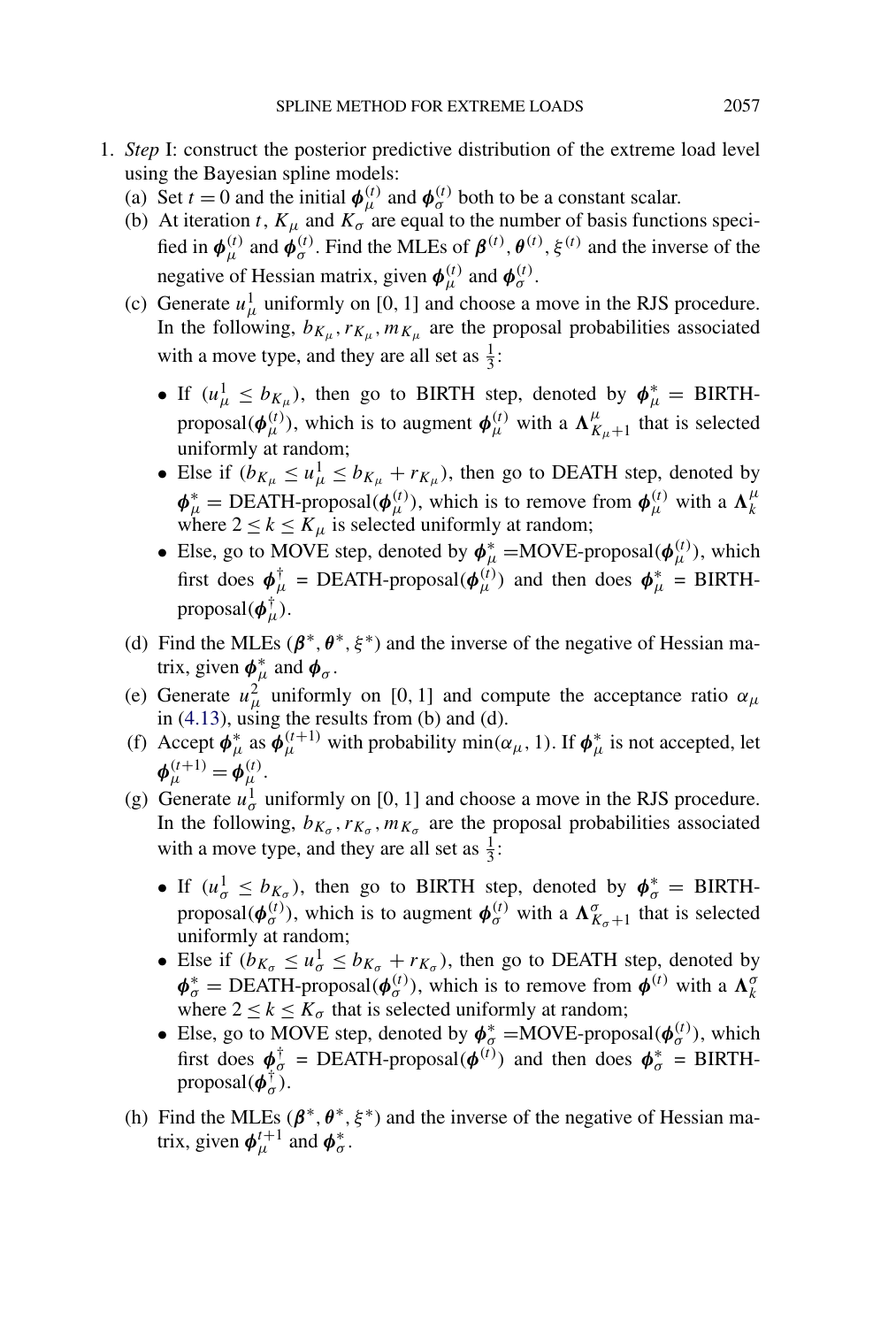- (i) Generate  $u^2_\sigma$  uniformly on [0, 1] and compute the acceptance ratio  $\alpha_\sigma$ in [\(4.14\)](#page-12-0), using the results from (d) and (h).
- (j) Accept  $\phi^*_{\sigma}$  as  $\phi_{\sigma}^{(t+1)}$  with probability min $(\alpha_{\sigma}, 1)$ . If  $\phi^*_{\sigma}$  is not accepted, let  $\boldsymbol{\phi}_{\sigma}^{(t+1)} = \boldsymbol{\phi}_{\sigma}^{(t)}$ .
- (k) After initial burn-ins (in our implementation, initial burn-in is 1000), draw a posterior sample of  $(\beta^{(t+1)}, \hat{\theta}^{(t+1)}, \xi^{(t+1)})$  from the approximated multivariate normal distribution at the maximum likelihood estimates and the inverse of the negative of the Hessian matrix. Depending on the acceptance or rejection that happened in (f) and (j), the MLEs to be used are obtained from either (b), (d) or (h).
- (1) Take the posterior sample of  $\Psi_a$ , obtained in (f), (j) and (k), and calculate a sample of  $\mu$  and  $\sigma$  using [\(4.4\)](#page-9-0) and [\(4.5\)](#page-9-0), respectively, for each pair of the  $N_w \times N_{sw}$  samples of  $(v, s)$  obtained in Step II. This generates  $N_w \times N_{sw}$ samples of  $\mu$  and  $\sigma$ .
- (m) Draw  $N_l$  samples for the 10-minute maximum load  $\tilde{y}$  from each GEV distribution with  $\mu_i$ ,  $\sigma_i$  and  $\xi_i$ ,  $i = 1, \ldots, N_w \times N_{sw}$ , where  $\mu_i$  and  $\sigma_i$  are among  $N_w \times N_{sw}$  samples obtained in (l), and  $\xi_i$  is always set as  $\xi^{(t+1)}$ .
- (n) Get the quantile value (i.e., the extreme load level  $l_T[\Psi_a]$ ) corresponding to  $1 - P_T$  from the  $N_w \times N_{sw} \times N_l$  samples of  $\tilde{y}$ .
- (o) To obtain a credible interval for  $l<sub>T</sub>$ , repeat (b) through (n)  $M<sub>l</sub>$  times.
- 2. *Step* II: obtain the joint posterior predictive distribution of wind characteristics *(v,s)*:
	- (a) Find the MLEs of *ν* for all candidate distributions listed in Section [4.3.](#page-12-0)
	- (b) Use the SIC to select the "best" distribution model for the average wind speed *v*. The chosen distribution is used in the subsequent steps to draw posterior samples.
	- (c) Draw a posterior sample of *ν* from the approximated multivariate normal distribution at the MLEs and the inverse of the negative of the Hessian matrix.
	- (d) Draw  $N_w$  samples of  $\tilde{v}$  using the distribution chosen in (b) with the parameter sampled in (c).
	- (e) Implement the RJS algorithm again, namely, (a) through (k) in Step I, to get one posterior sample of  $\Psi_{\eta} = (\beta_{\eta}, \phi_{\eta})$  and  $\Psi_{\delta} = (\theta_{\delta}, \phi_{\delta})$ .
	- (f) Take the posterior sample of  $\Psi_{\eta}$  and  $\Psi_{\delta}$ , obtained in (e), and calculate a sample of  $\eta$  and  $\delta$  using [\(4.16\)](#page-13-0) for each sample of *v*. This generates  $N_w$ samples of *η* and *δ*.
	- (g) Draw a sample for the standard deviation of wind speed  $\tilde{s}$  from each truncated normal distribution with  $\eta_i$ ,  $\delta_i$ ,  $i = 1, \ldots, N_w$ . Using the  $N_w$  samples of  $\eta$  and  $\delta$  obtained in (f), we obtain  $N_w$  samples of  $\tilde{s}$ .
	- (h) To get  $M_w \times N_w$  samples of  $\tilde{v}$  and  $\tilde{s}$ , repeat (c) through (g)  $M_w$  times.

In our implementation, we use  $M_w = 1000$ ,  $M_l = 10,000$ ,  $N_w = 100$  and  $N_l =$ 100.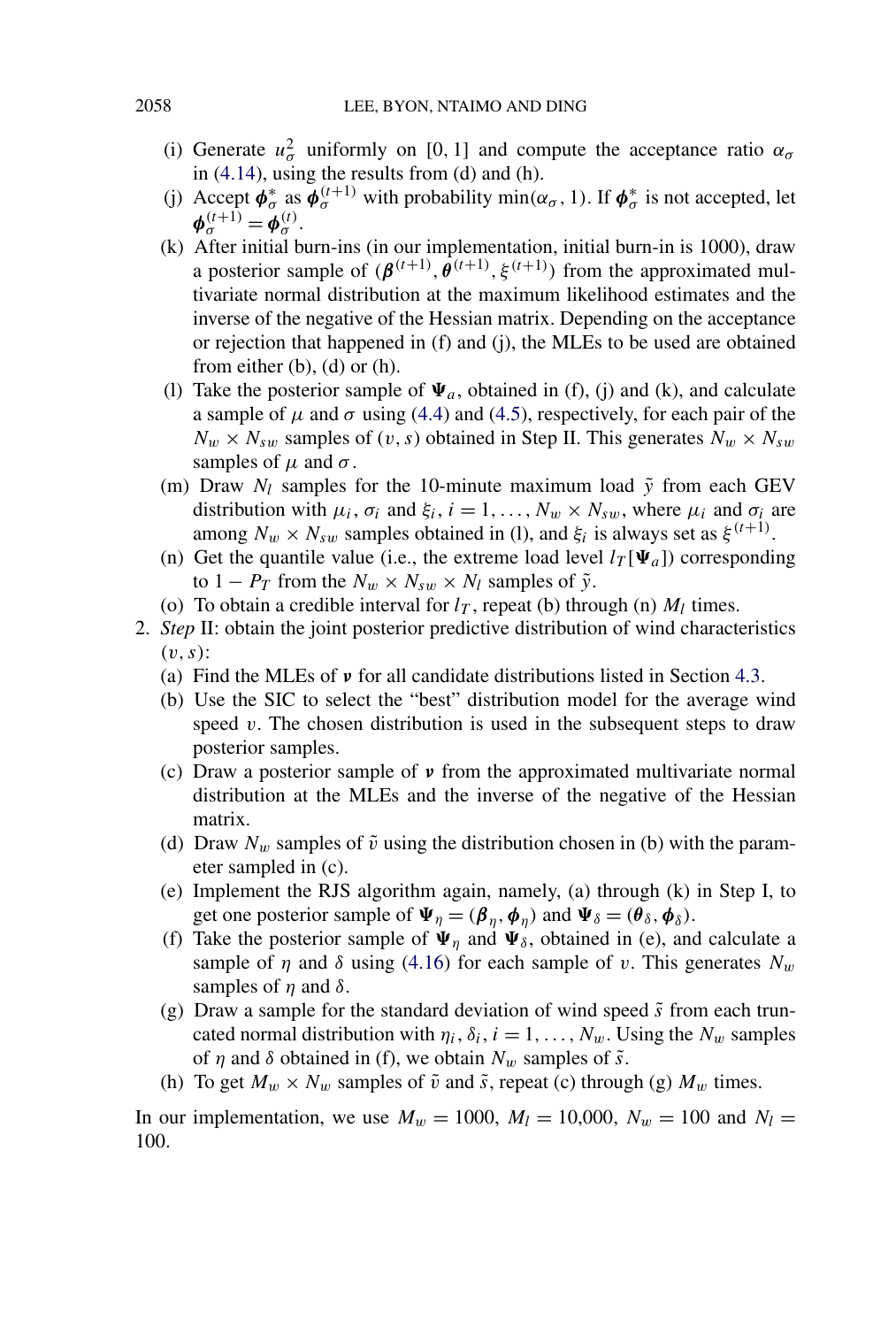## <span id="page-25-0"></span>APPENDIX C: CONFIDENCE INTERVALS FOR THE BINNING METHOD

To calculate the confidence intervals for the binning method, we follow a procedure similar to the one used for calculating the credible intervals in the spline method. The difference is mainly that in the binning method, the parameters used in the GEV distribution, namely,  $\mu$  and  $\sigma$  (recall that  $\xi$  is fixed as a constant across all the bins), are sampled using only the data in a specific bin. For those bins which do not have data, its  $\mu$  and  $\sigma$  are a weighted average of all nonempty bins with the weight related to the inverse squared distance between bins, following the ap-proach used by [Agarwal and Manuel](#page-26-0) [\(2008\)](#page-26-0). Once a sample of  $\mu$  and  $\sigma$  is obtained for a specific bin, the resulting local GEV is used to sample  $\tilde{y}$  in that bin. Do this for all the bins, and  $\tilde{y}$ 's from all bins are pooled together to estimation  $l_T$ .

Specially, we go through the following steps, where  $\Phi_c$  denotes the collection of the parameters associated with all local GEV distributions used in all bins:

- Draw  $M_w \times N_w$  samples from the joint posterior predictive distribution  $p[\tilde{v}, \tilde{s} | \mathcal{D}_v, \mathcal{D}_s]$  of wind characteristics  $(\tilde{v}, \tilde{s})$ ; this step is the same as in the spline method;
- Using the data in a bin, draw a sample of  $\mu$  and  $\sigma$  for that specific bin from a multivariate normal distributions taking the MLE as its mean and the inverse of the negative of the Hessian matrix as its covariance matrix. Not all the bins have data. For those which do not have data, its  $\mu$  and  $\sigma$  are a weighted average of all nonempty bins with the weight related to the inverse squared distance between bins, as we explained above. Collectively,  $\Phi_c$  contains all the  $\mu$ 's and  $\sigma$ 's from all the bins;
- Decide which bins the wind characteristic samples  $(\tilde{v}, \tilde{s})$ 's fall into. Based on the specific bin in which a sample of  $(\tilde{v}, \tilde{s})$  falls, the corresponding  $\mu$  and  $\sigma$  in  $\Phi_c$  is chosen; doing this yields the short-term distribution  $p[\tilde{y}|\tilde{v},\tilde{s},\Phi_c]$  for that specific bin;
- Draw  $N_l$  samples of  $\tilde{y}$  from  $p[\tilde{y}|\tilde{v}, \tilde{s}, \Phi_c]$  for each of the total  $M_w \times N_w$  samples of  $(\tilde{v}, \tilde{s})$ . This produces a total of  $M_w \times N_w \times N_l$   $\tilde{v}$  samples;
- One can then compute the quantile value  $l_T[\Phi_c]$  corresponding to  $P_T$ ;
- Repeat the above procedure  $M_l$  times to get the median and confidence intervals of  $l_T$ .

Our implementation here uses the same  $M_w$ ,  $M_l$ ,  $N_w$  and  $N_l$  as those used in the spline method's implementation.

**Acknowledgments.** This analysis has benefited from measurements downloaded from the internet database: "Database of Wind Characteristics" located at DTU, Denmark. Internet: [http://www.winddata.com/.](http://www.winddata.com/) Wind field time series from the following sites have been applied: Roskilde, Denmark; Alborg, Denmark; and Tehachapi Pass, California, USA. The authors would also like to acknowledge the generous support from their sponsors.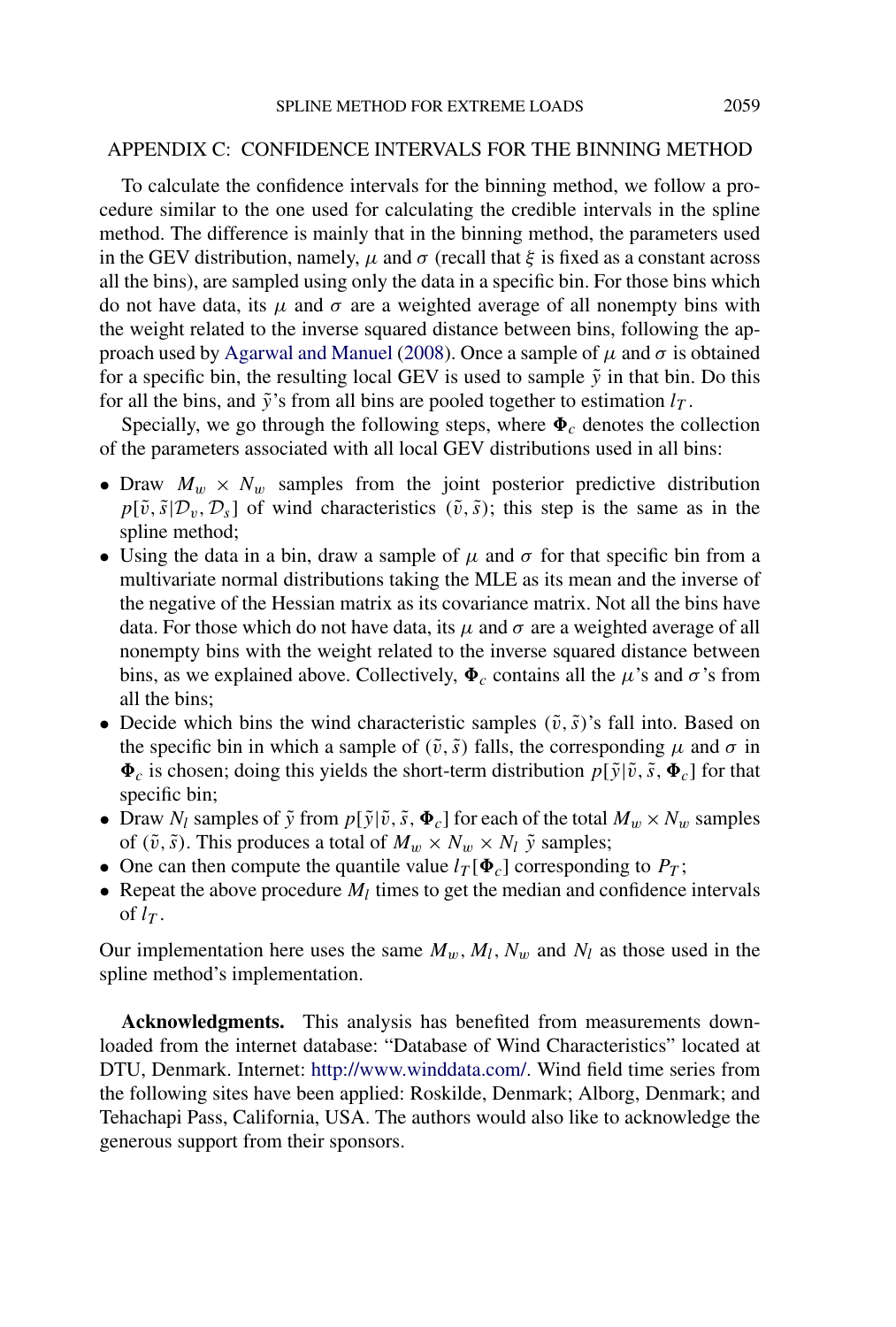#### REFERENCES

- <span id="page-26-0"></span>AGARWAL, P. and MANUEL, L. (2008). Extreme loads for an offshore wind turbine using statistical extrapolation from limited field data. *Wind Energy* **11** 673–684.
- BOTTASSO, C. L., CAMPAGNOLO, F. and CROCE, A. (2010). Computational procedures for the multi-disciplinary constrained optimization of wind turbines. Technical report, Dipartimento di Ingegneria Aerospaziale. Available at [http://www.aero.polimi.it/~bottasso/DownloadArea.htm.](http://www.aero.polimi.it/~bottasso/DownloadArea.htm)
- CARTA, J. A., RAMIREZ, P. and VELAZQUEZ, S. (2008). Influence of the level of fit a density probability function to wind-speed data on the WECS mean power output estimation. *Energy Coversion and Management* **49** 2647–2655.
- COLES, S. G. (2001). *An Introduction to Statistical Modeling of Extreme Values*. Springer, New York.
- DENISON, D. G. T., MALLICK, B. K. and SMITH, A. F. M. (1998). Bayesian MARS. *Statist*. *Comput*. **8** 337–346.
- DENISON, D. G. T., HOLMES, C. C., MALLICK, B. K. and SMITH, A. F. M. (2002). *Bayesian Methods for Nonlinear Classification and Regression*. Wiley, Chichester. [MR1962778](http://www.ams.org/mathscinet-getitem?mr=1962778)
- FITZWATER, L. M., CORNELL, C. A. and VEERS, P. S. (2003). Using environmental contours to predict extreme events on wind turbines. In *Proceedings of the 2003 ASME Wind Energy Symposium, AIAA Paper-2003-865*. Reno, Nevada.
- FITZWATER, L. M. and WINTERSTEIN, S. R. (2001). Predicting design wind turbine loads from limited data: Comparing random process and random peak models. In *Proceedings of the 2001 ASME Wind Energy Symposium, AIAA Paper-2001-0046.* Reno, Nevada.
- FOGLE, J., AGARWAL, P. and MANUEL, L. (2008). Towards an improved understanding of statistical extrapolation for wind turbine extreme loads. *Wind Energy* **11** 613–635.
- FREUDENREICH, K. and ARGYRIADIS, K. (2008). Wind turbine load level based on extrapolation and simplified methods. *Wind Energy* **11** 589–600.
- GNEITING, T. (2011). Making and evaluating point forecasts. *J*. *Amer*. *Statist*. *Assoc*. **106** 746–762. [MR2847988](http://www.ams.org/mathscinet-getitem?mr=2847988)
- GREEN, P. J. (1995). Reversible jump Markov chain Monte Carlo computation and Bayesian model determination. *Biometrika* **82** 711–732. [MR1380810](http://www.ams.org/mathscinet-getitem?mr=1380810)
- IEC (1999). *IEC 61400-1 Ed 2: Wind Turbines-Part1*: *Design Requirements*. International Electrotechnical Commission, Geneva, Switzerland.
- IEC (2005). *IEC 61400-1 Ed 3: Wind Turbines-Part1*: *Design Requirements*. International Electrotechnical Commission, Geneva, Switzerland.
- KASS, R. E. and WASSERMAN, L. (1995). A reference Bayesian test for nested hypotheses and its relationship to the Schwarz criterion. *J*. *Amer*. *Statist*. *Assoc*. **90** 928–934. [MR1354008](http://www.ams.org/mathscinet-getitem?mr=1354008)
- LI, G. and SHI, J. (2010). Application of Bayesian model averaging in modeling long-term wind speed distributions. *Renewable Energy* **35** 1192–1202.
- MANUEL, L., VEERS, P. S. and WINTERSTEIN, S. R. (2001). Parametric models for estimating wind turbine fatigue loads for design. *ASME Journal of Solar Energy Engineering* **123** 346–355.
- MORIARTY, P. (2008). Database for validation of design load extrapolation techniques. *Wind Energy* **11** 559–576.
- MORIARTY, P., HOLLEY, W. E. and BUTTERFIELD, S. (2002). Effect of turbulence variation on extreme loads prediction for wind turbines. *ASME Journal of Solar Energy Engineering* **124** 387–395.
- NATARAJAN, A. and HOLLEY, W. E. (2008). Statistical extreme load extrapolation with quadratic distortions for wind turbines. *ASME Journal of Solar Energy Engineering* **130** 031017:1–7.
- PEERINGA, J. M. (2003). Extrapolation of extreme responses of a multi megawatt wind turbine. Technical report, Energy Research Centre of the Netherlands. Available at [http://www.ecn.nl/](http://www.ecn.nl/docs/library/report/2003/c03131.pdf) [docs/library/report/2003/c03131.pdf](http://www.ecn.nl/docs/library/report/2003/c03131.pdf).